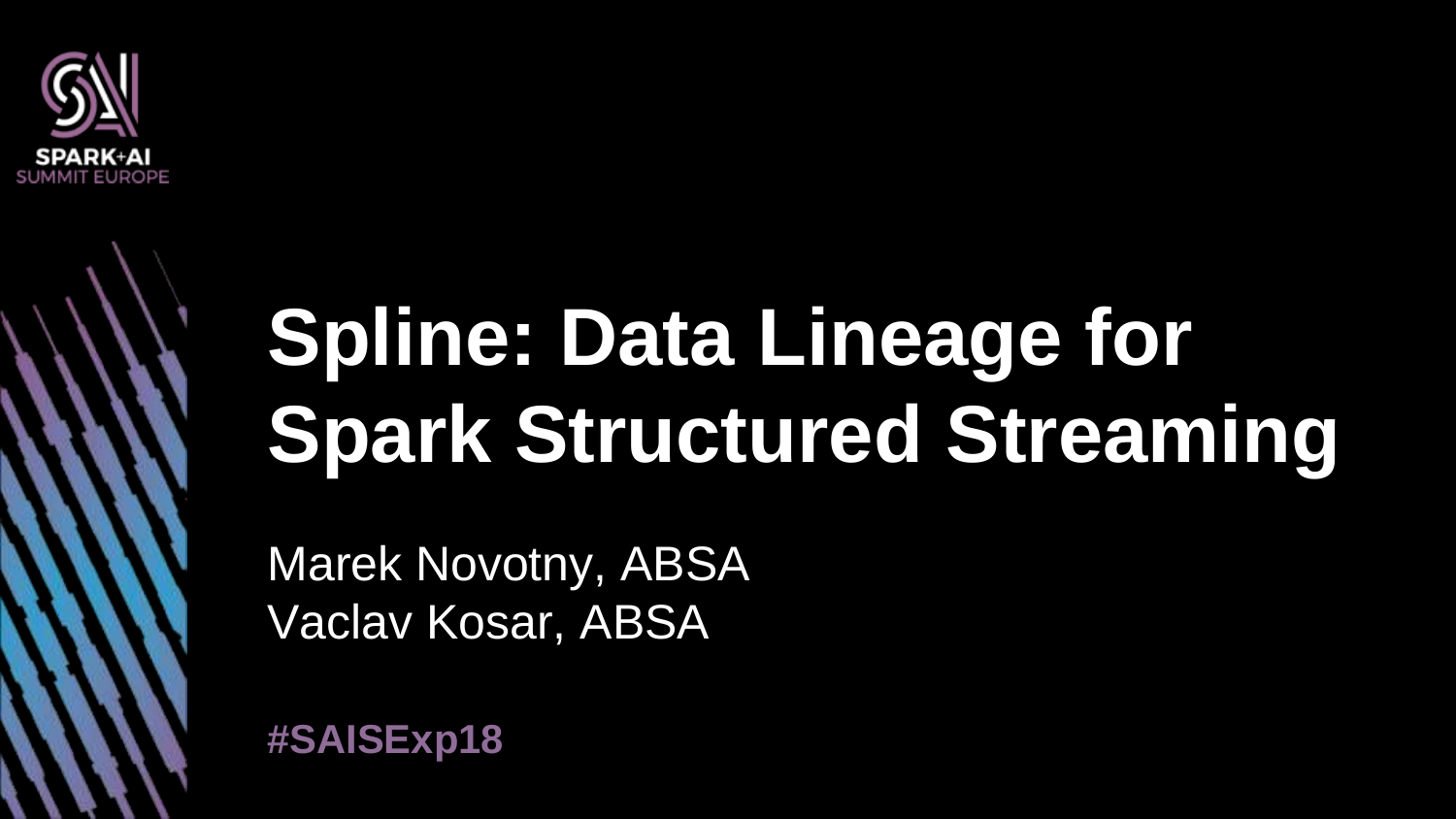# **About Us**

- •ABSA is a Pan-African financial services provider – With Apache Spark at the core of its data engineering
- We try to fill gaps in the Hadoop eco-system
- Contributions to Apache Spark
- •Spark-related open-source projects ([github.com/AbsaOSS](https://github.com/AbsaOSS))
	- **ABRiS** Avro SerDe for structured APIs (#SAISDev5)
	- **Cobrix** Cobol data source
	- **Atum** Completeness and accuracy library
	- **Spline** Data lineage tracking and visualization tool (#EUent3)

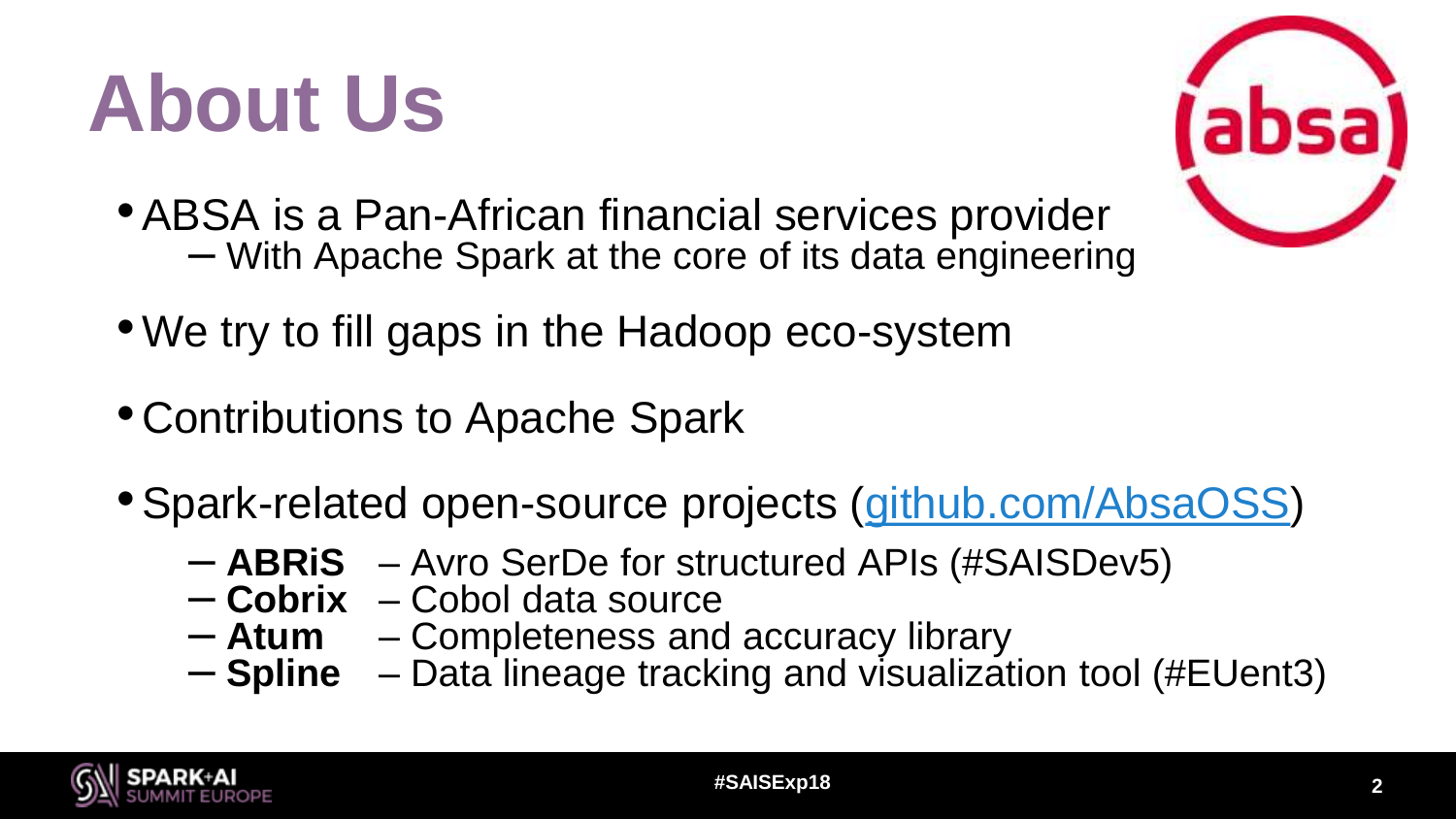

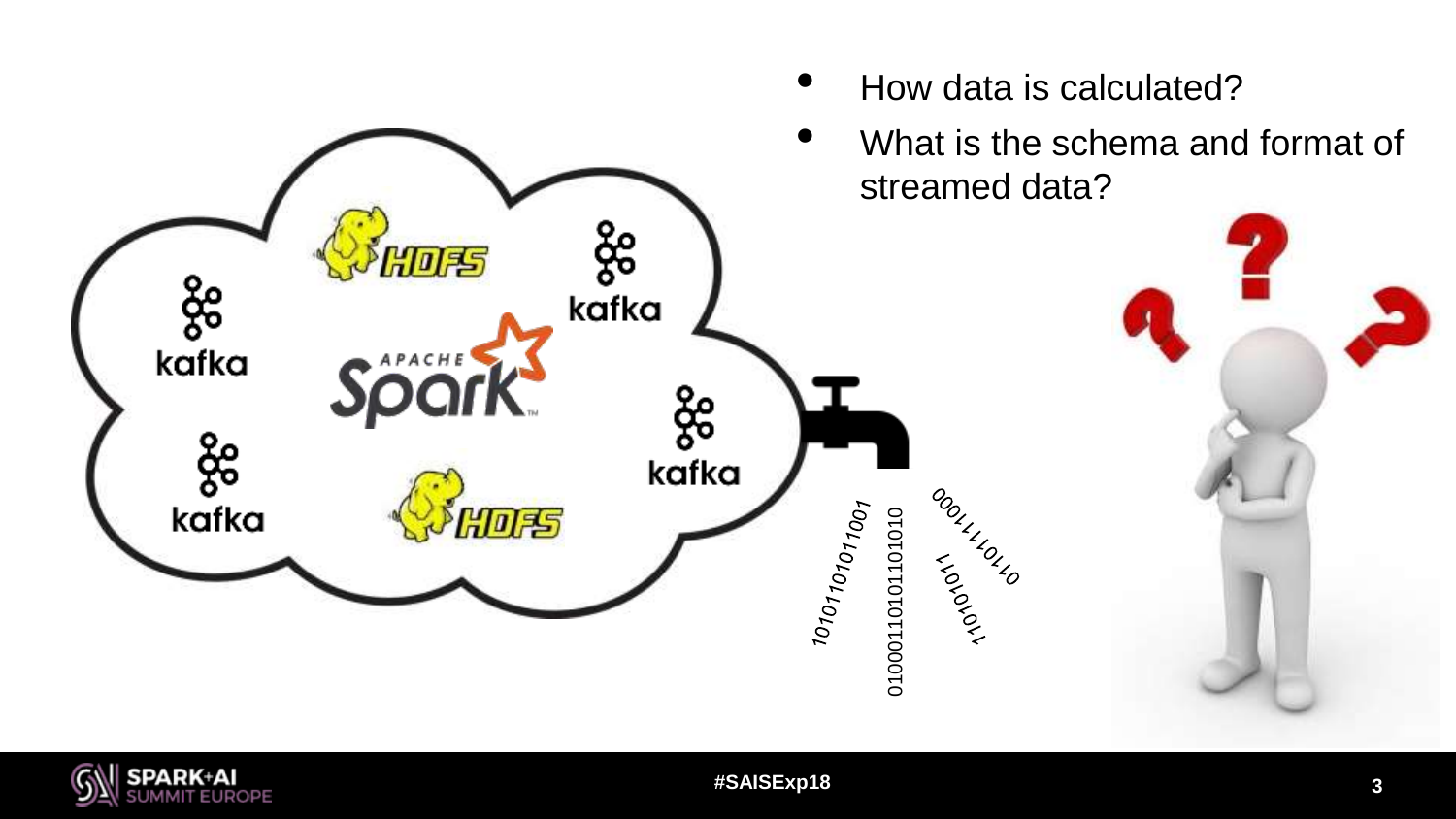#### **Data Flow**



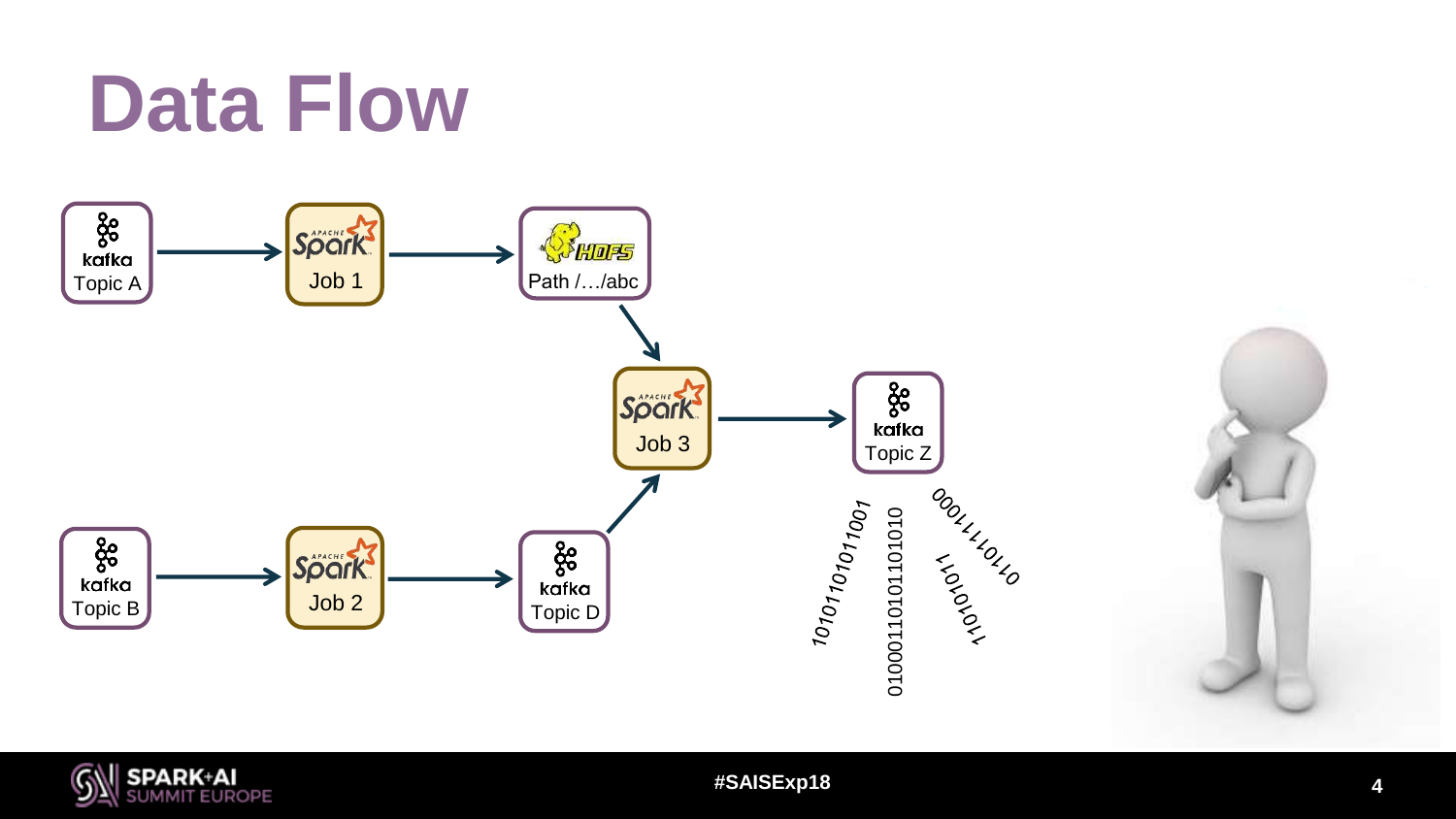

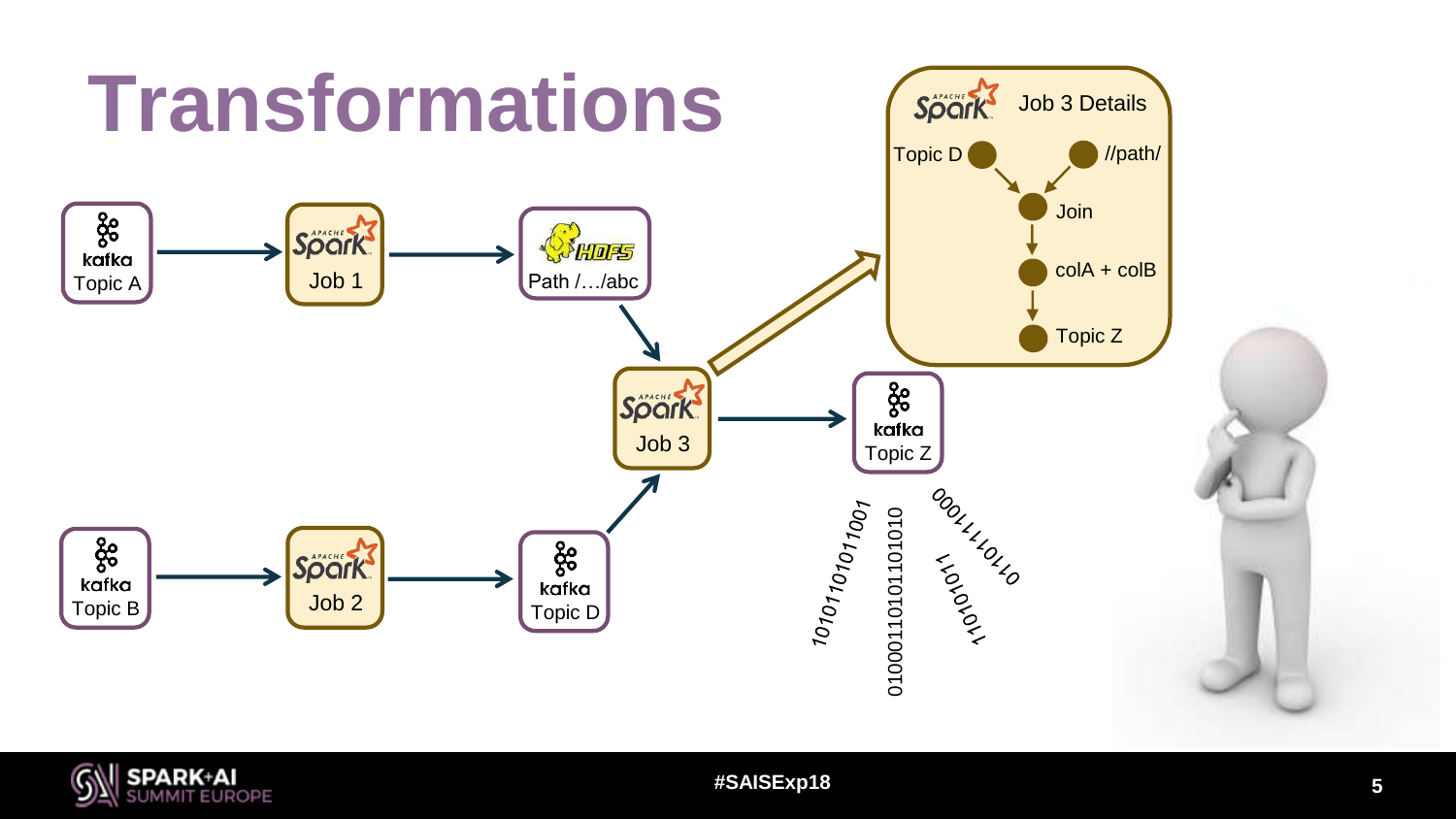#### **Schemas and Formats**



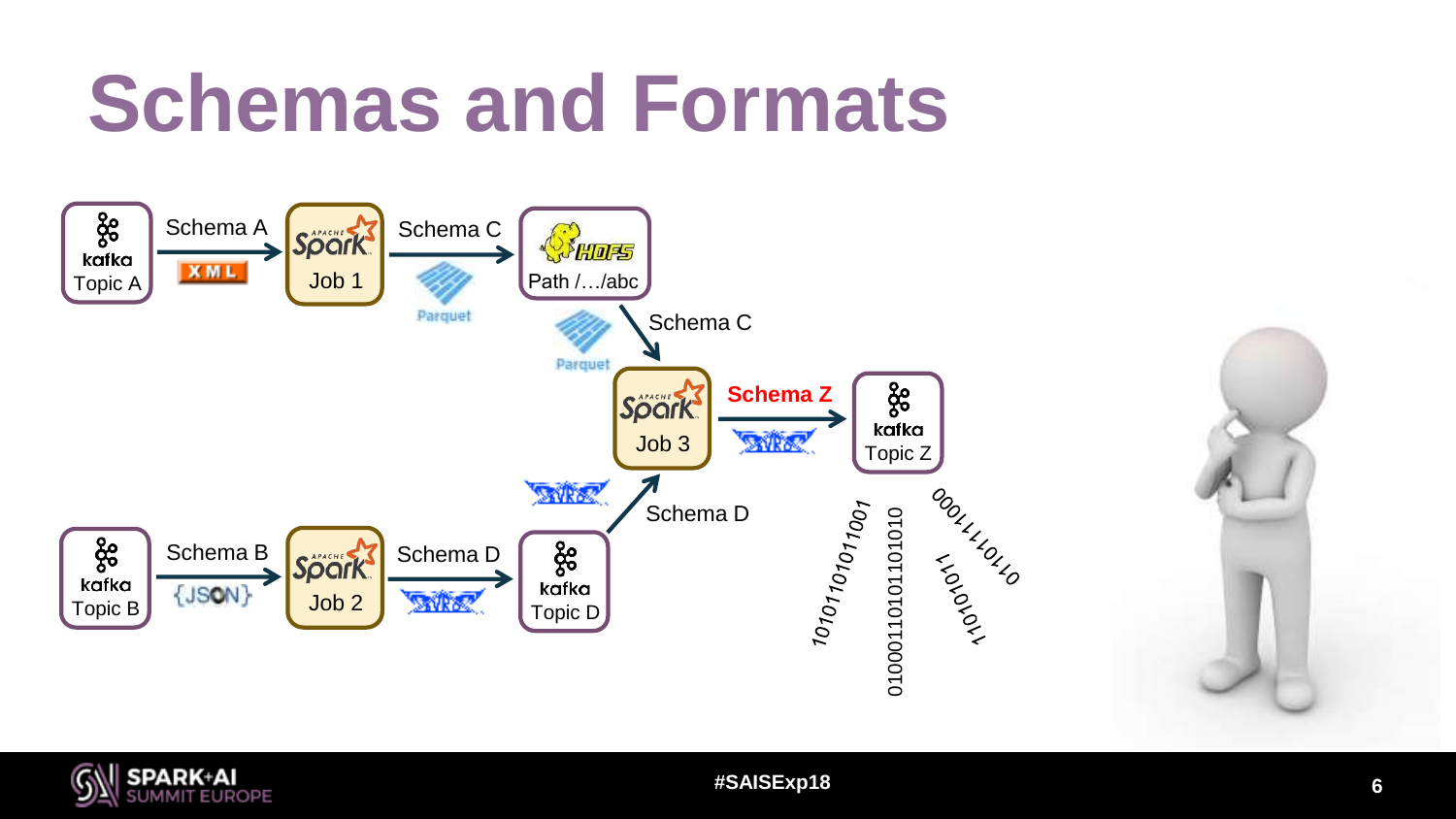

- To make Spark BCBS (Clarity) compliant
- To communicate with business people

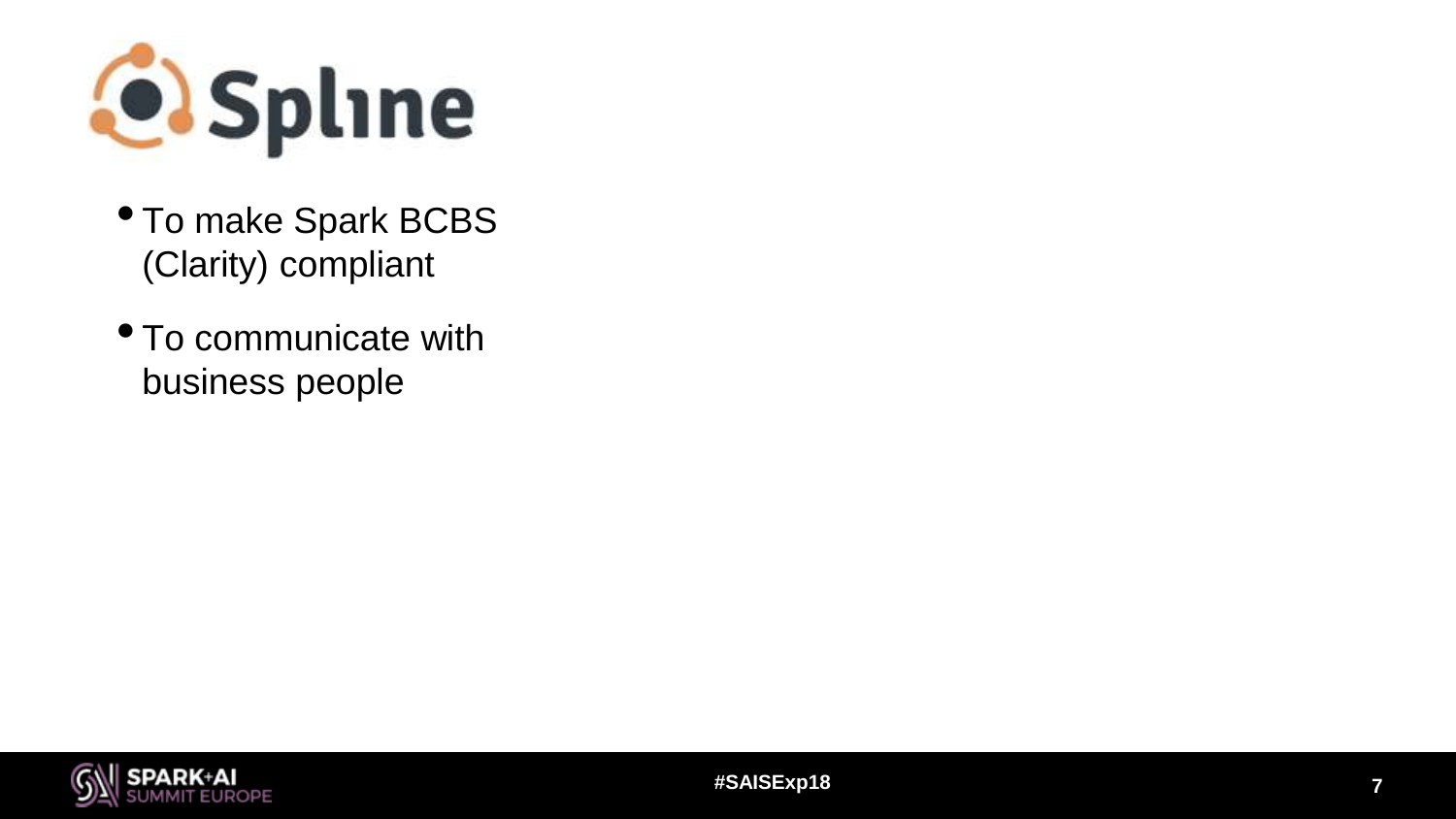

- To make Spark BCBS (Clarity) compliant
- To communicate with business people
- Online documentation of
	- –Job dependencies



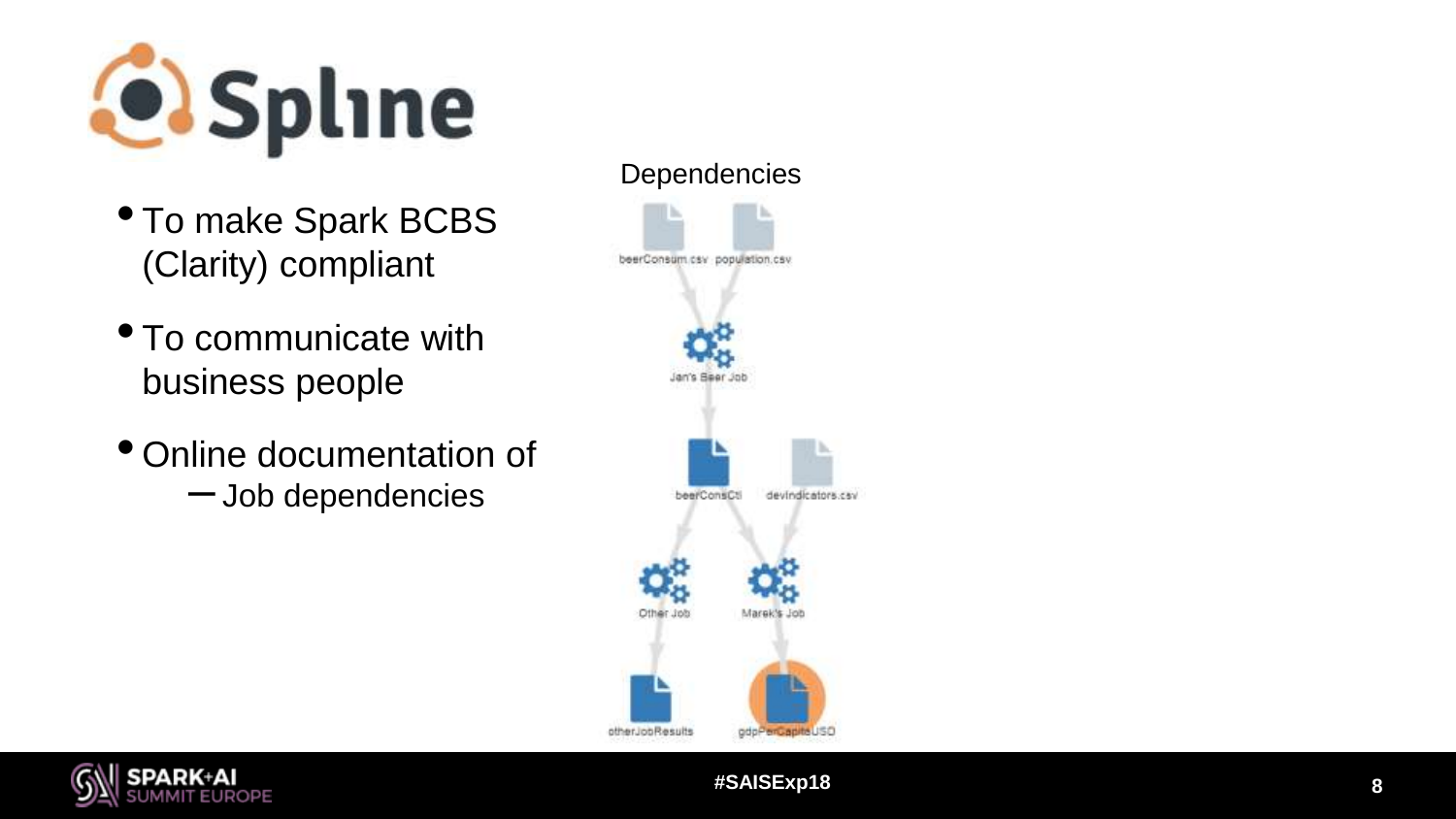

- To make Spark BCBS (Clarity) compliant
- To communicate with business people
- Online documentation of
	- –Job dependencies
	- Particular Spark SQL jobs



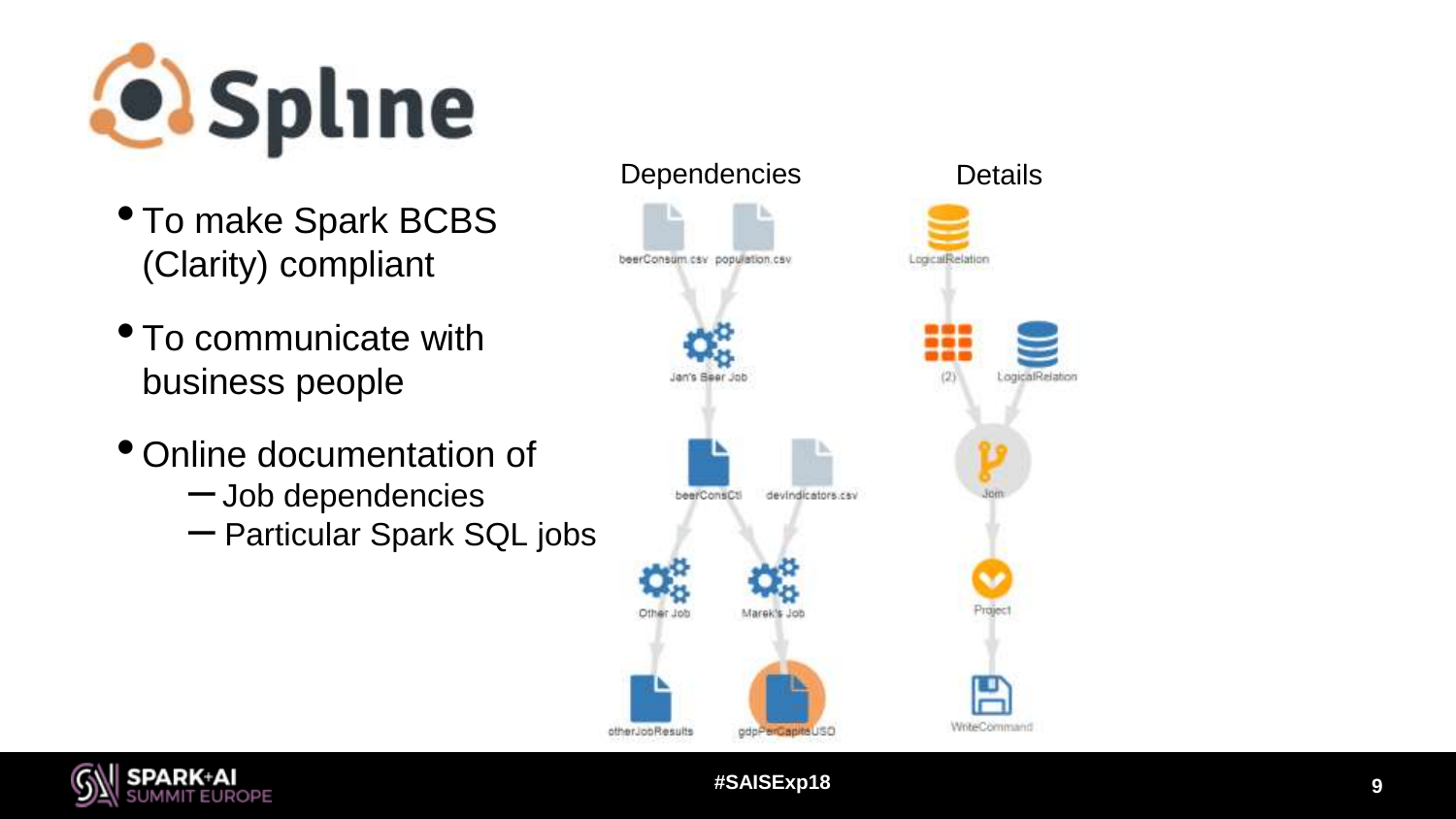

- To make Spark BCBS (Clarity) compliant
- To communicate with business people
- Online documentation of
	- –Job dependencies
	- Spark SQL job details
	- $-$  Attributes occurring in the logic





| p                                         | Join |               |            |
|-------------------------------------------|------|---------------|------------|
| $\blacktriangleright$ P LeftOuter join on |      |               |            |
| $(domain code = d code)$                  |      |               |            |
| $\bullet$ O Input                         |      |               |            |
| date                                      |      |               | : timestam |
| domain_code                               |      | $\frac{1}{2}$ | string     |
| page_title                                |      | ÷             |            |
| count views                               |      |               | : integer  |
| total_response_size                       |      |               | : integer  |
| $\bullet$ O Input                         |      |               |            |
| d_code                                    |      |               | : string   |
| d name                                    |      |               | : string   |
| $\bullet$ $\bullet$ Output                |      |               |            |
| page                                      |      |               | : string   |
| domain                                    |      |               | : string   |
| count_views                               |      |               | : integer  |



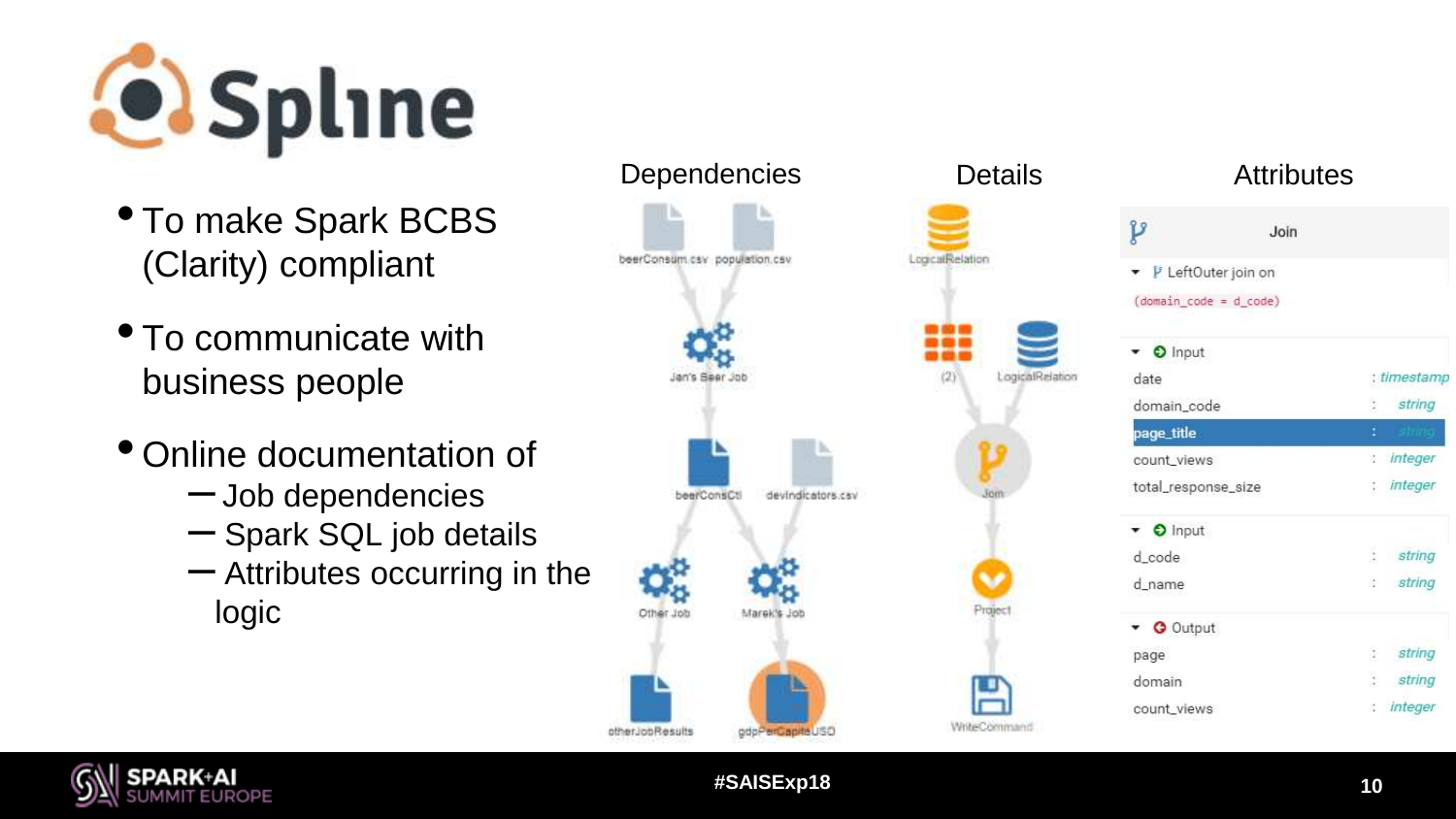# **Lineage Tracking of Batch Jobs**

- Dataset-oriented
- Leverages execution plans
- Structured APIs only
	- SQL
	- Dataframes
	- Datasets
- UDFs and lambdas are considered as black boxes



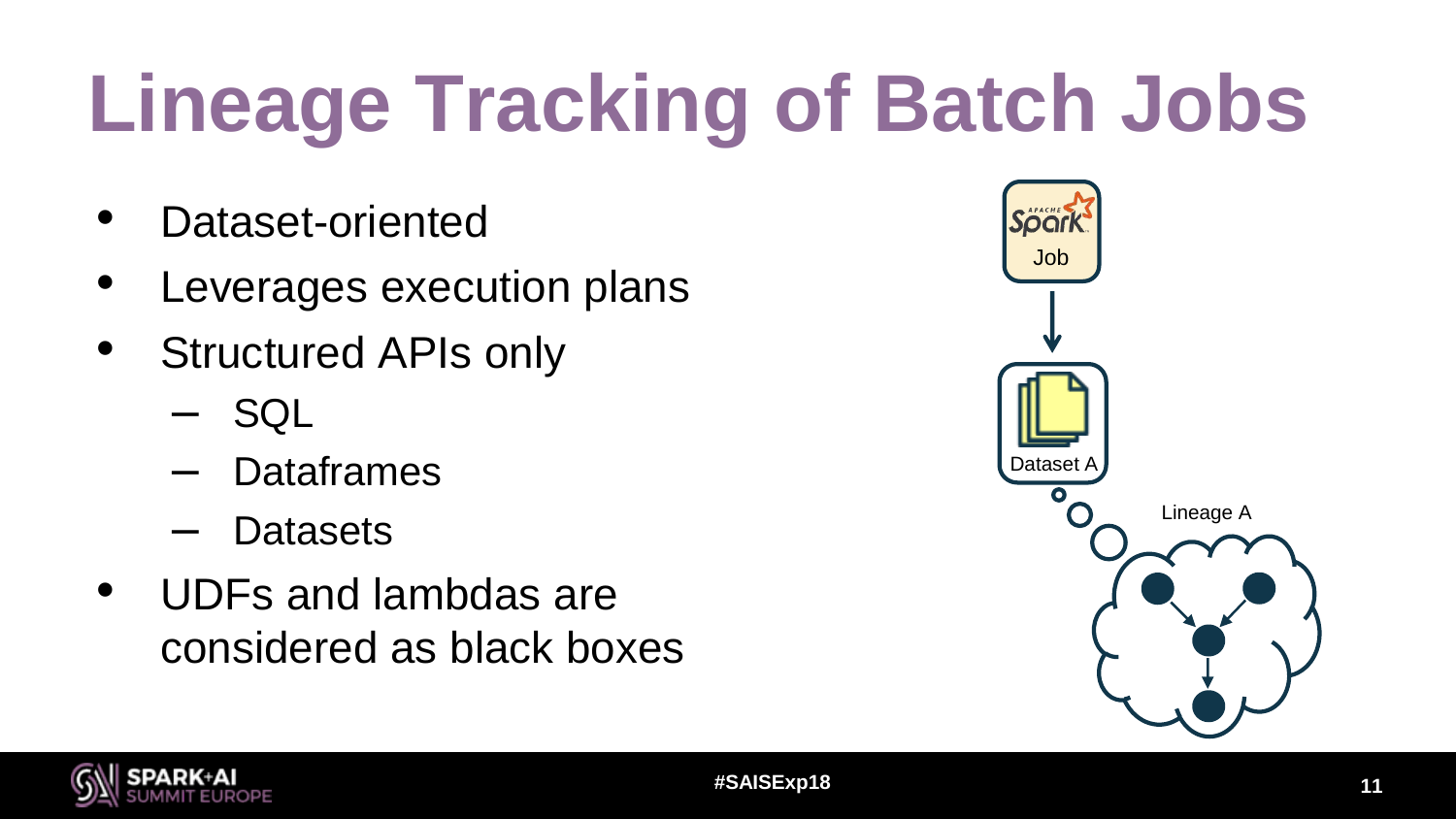### **Lineage Tracking of Streaming Jobs**

- **Structured Streaming only**
- Source-oriented (topic)
- Evolves in time



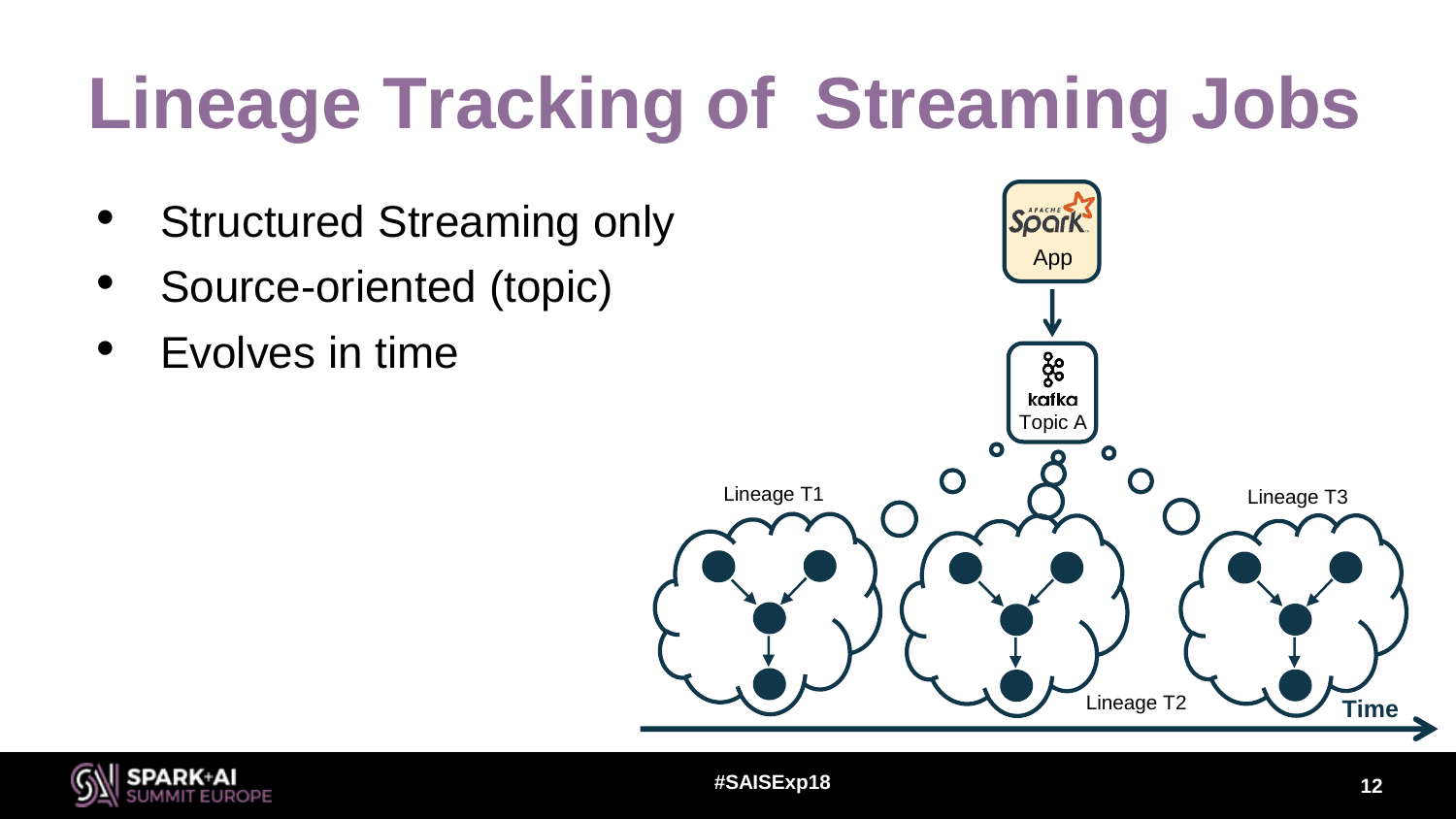• StreamingQueryManager



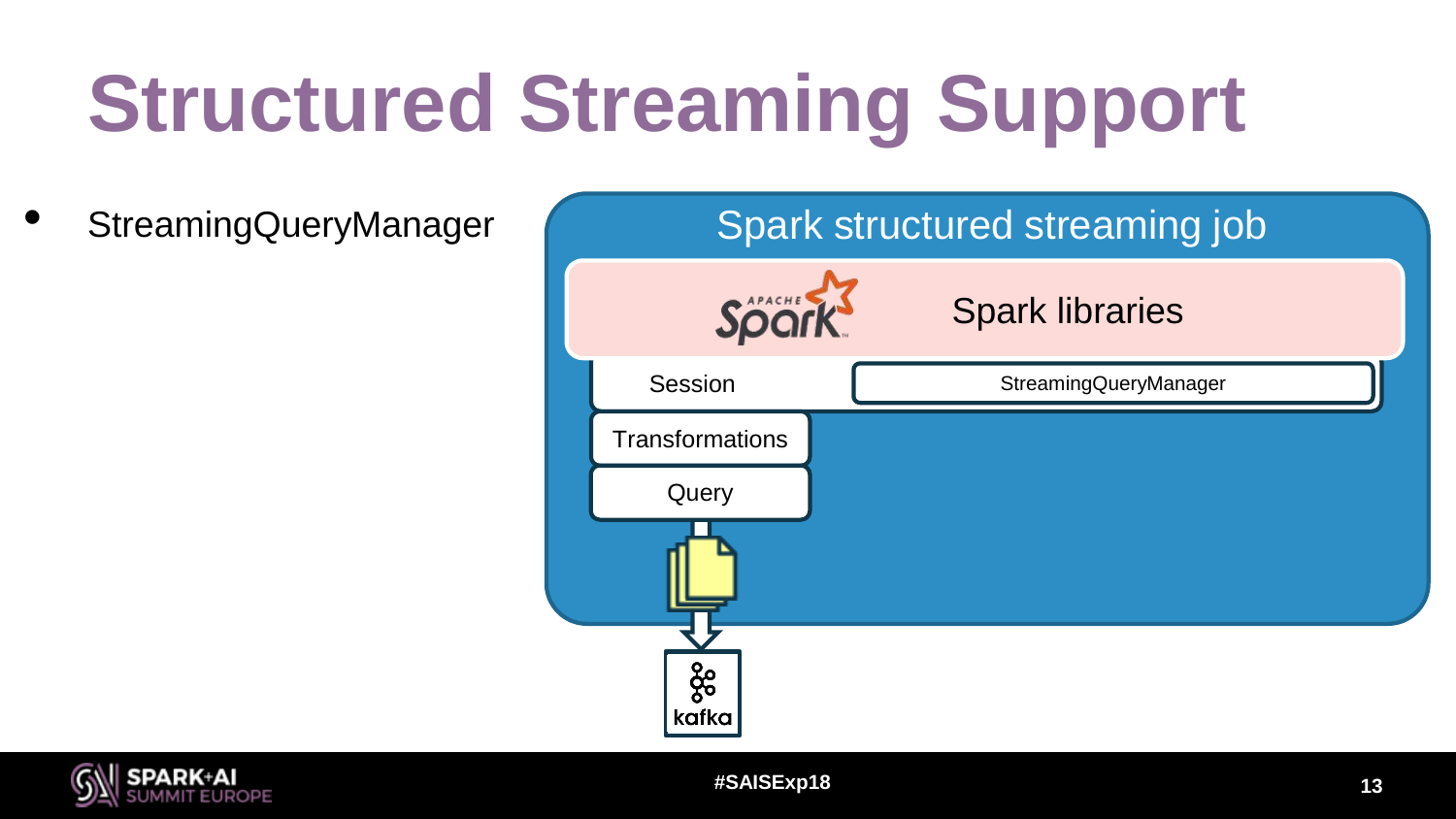- - Information about start



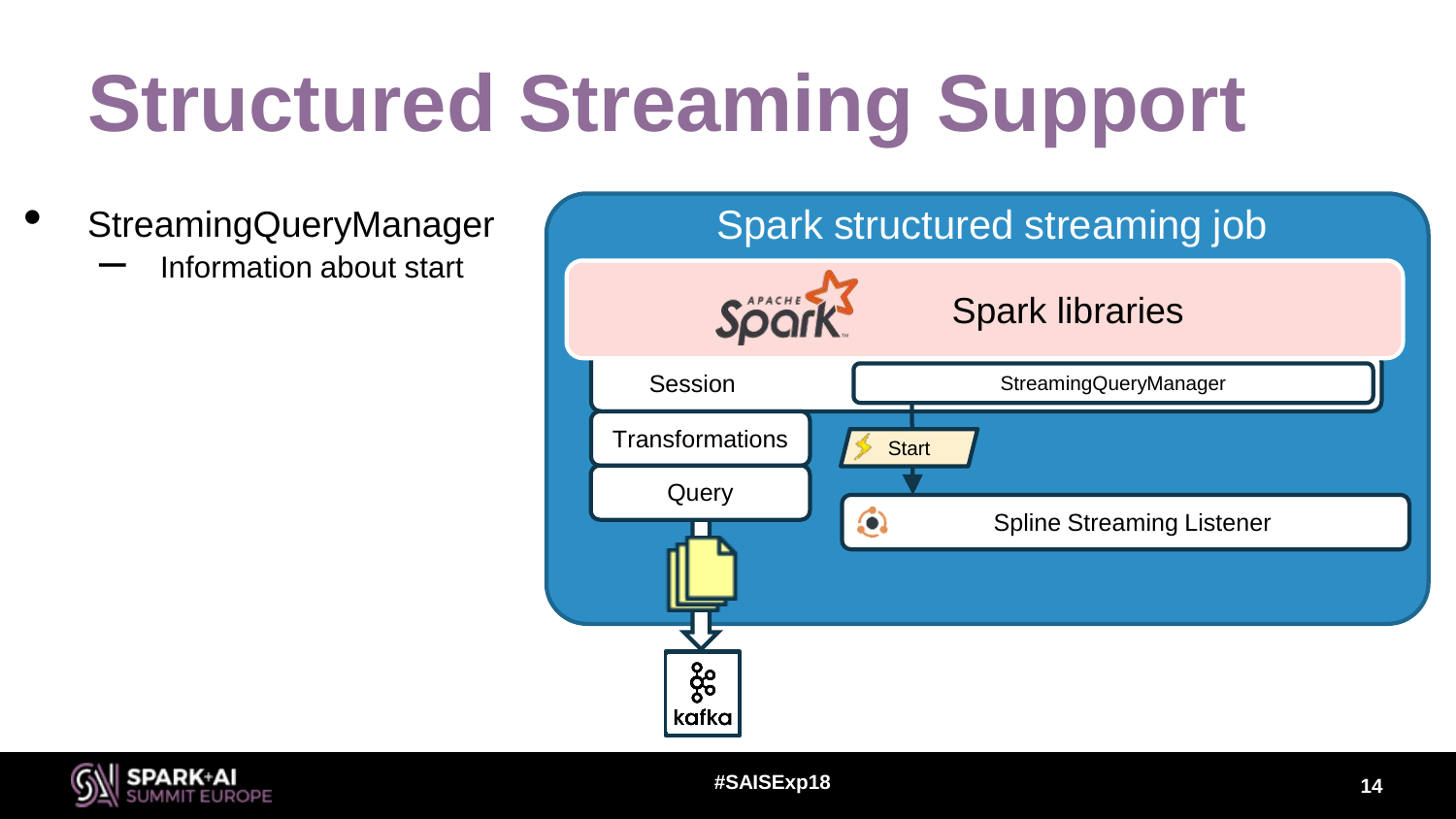- StreamingQueryManager
	- Information about start
	- Can provide execution plans



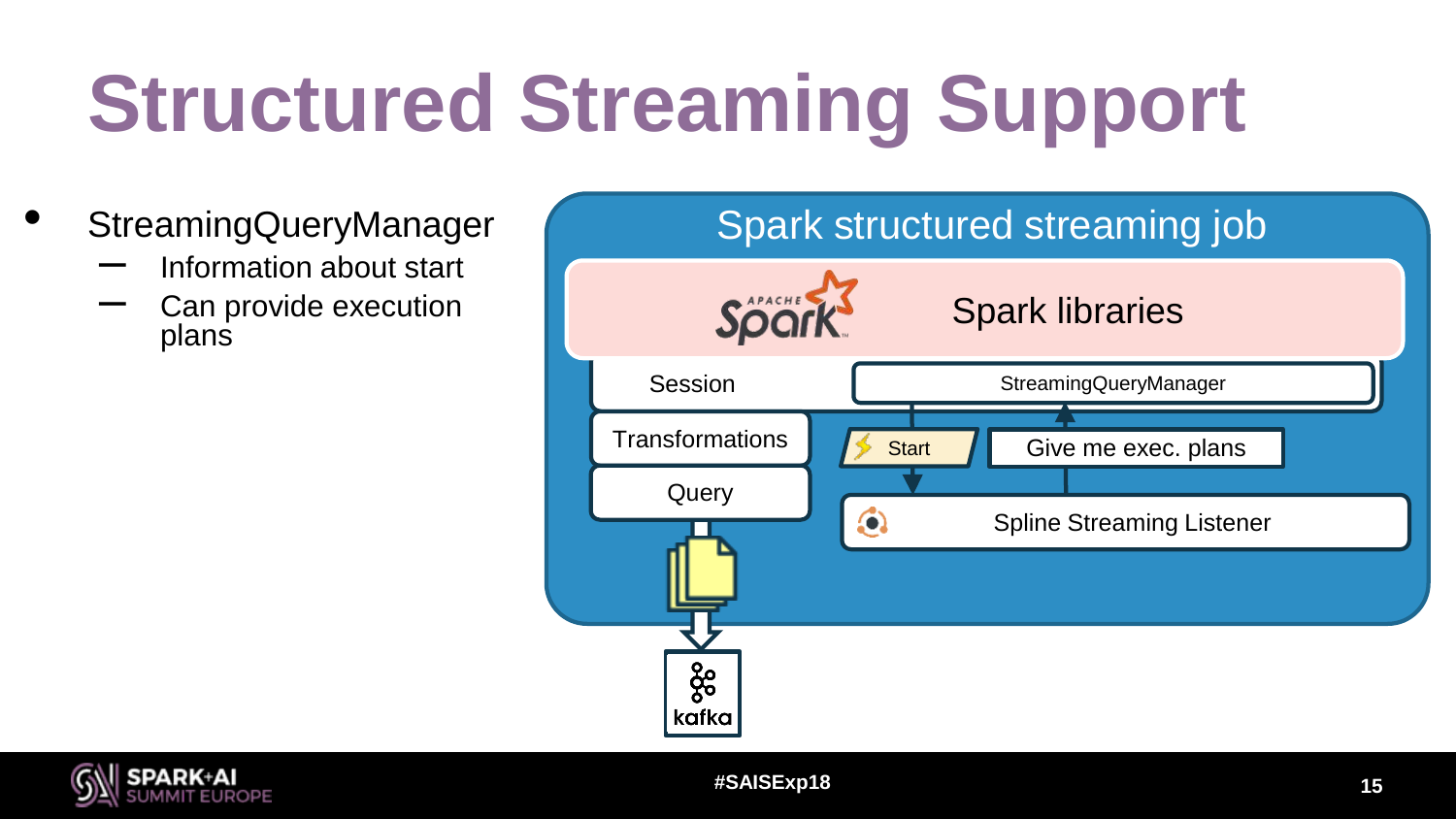- StreamingQueryManager
	- Information about start
	- Can provide execution plans



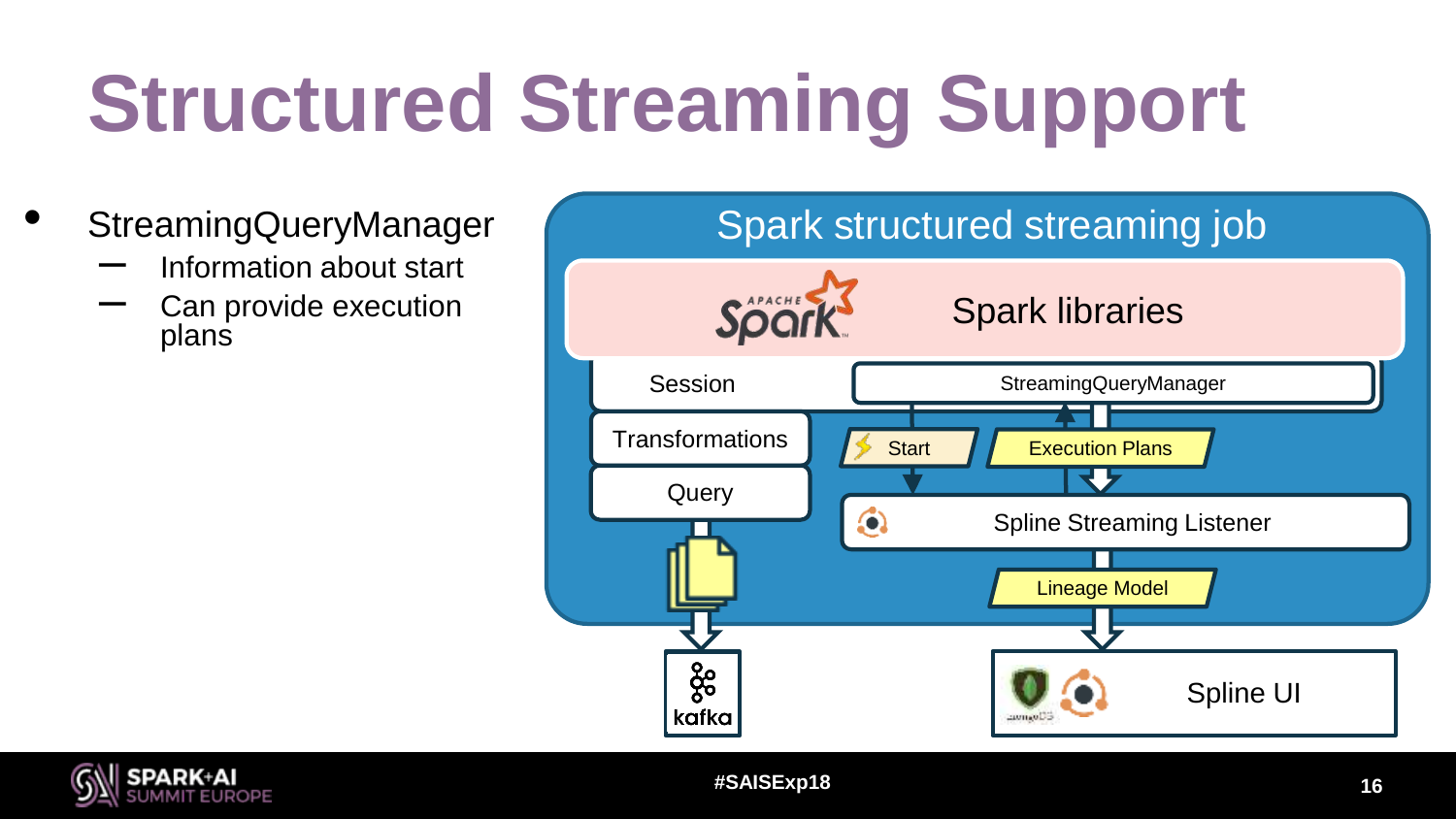- StreamingQueryManager
	- Information about start
	- Can provide execution plans
	- Information about progress
		- **MicroBatch**



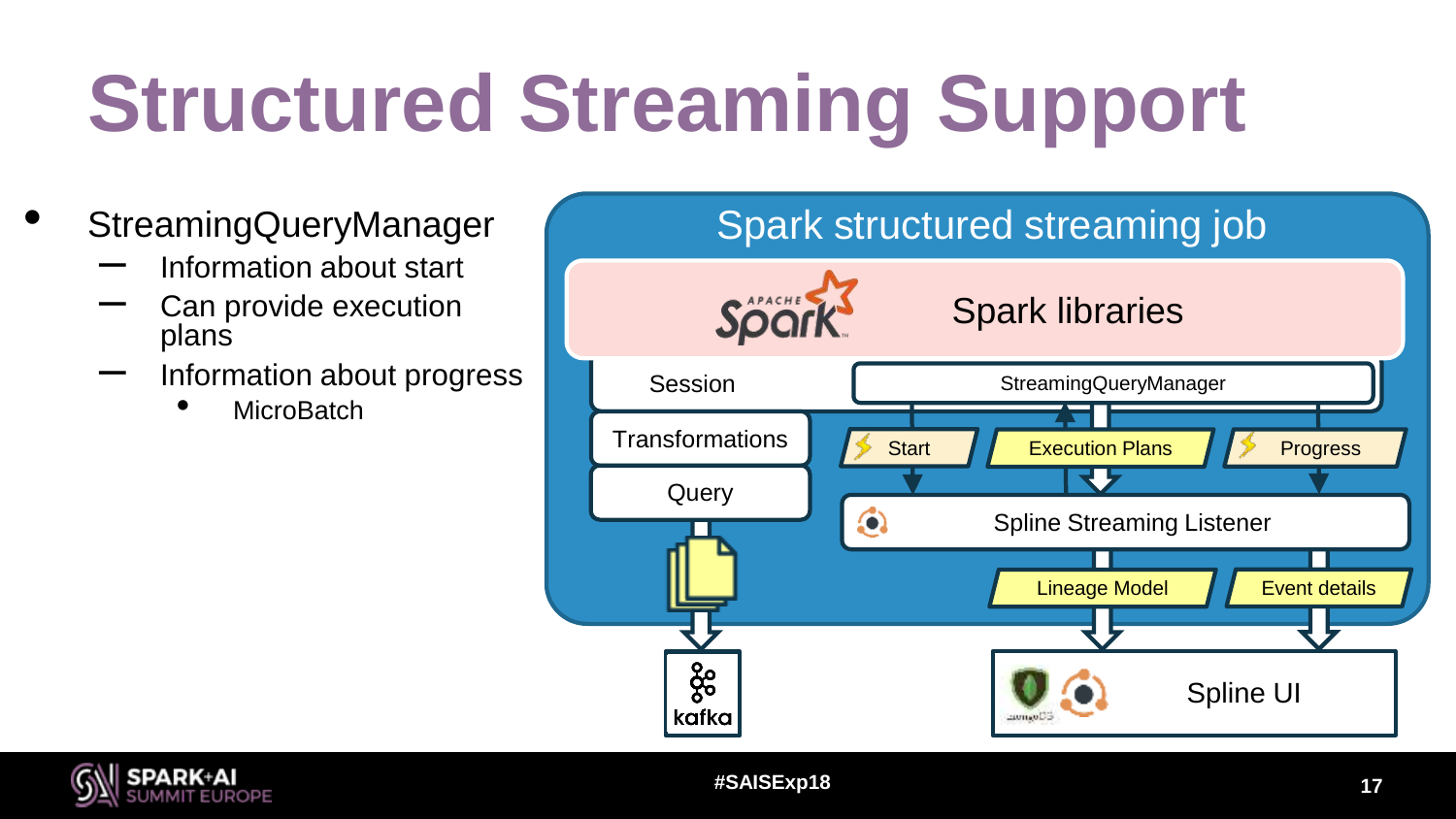#### • Displays data flow in fixed interval

**Interval View**





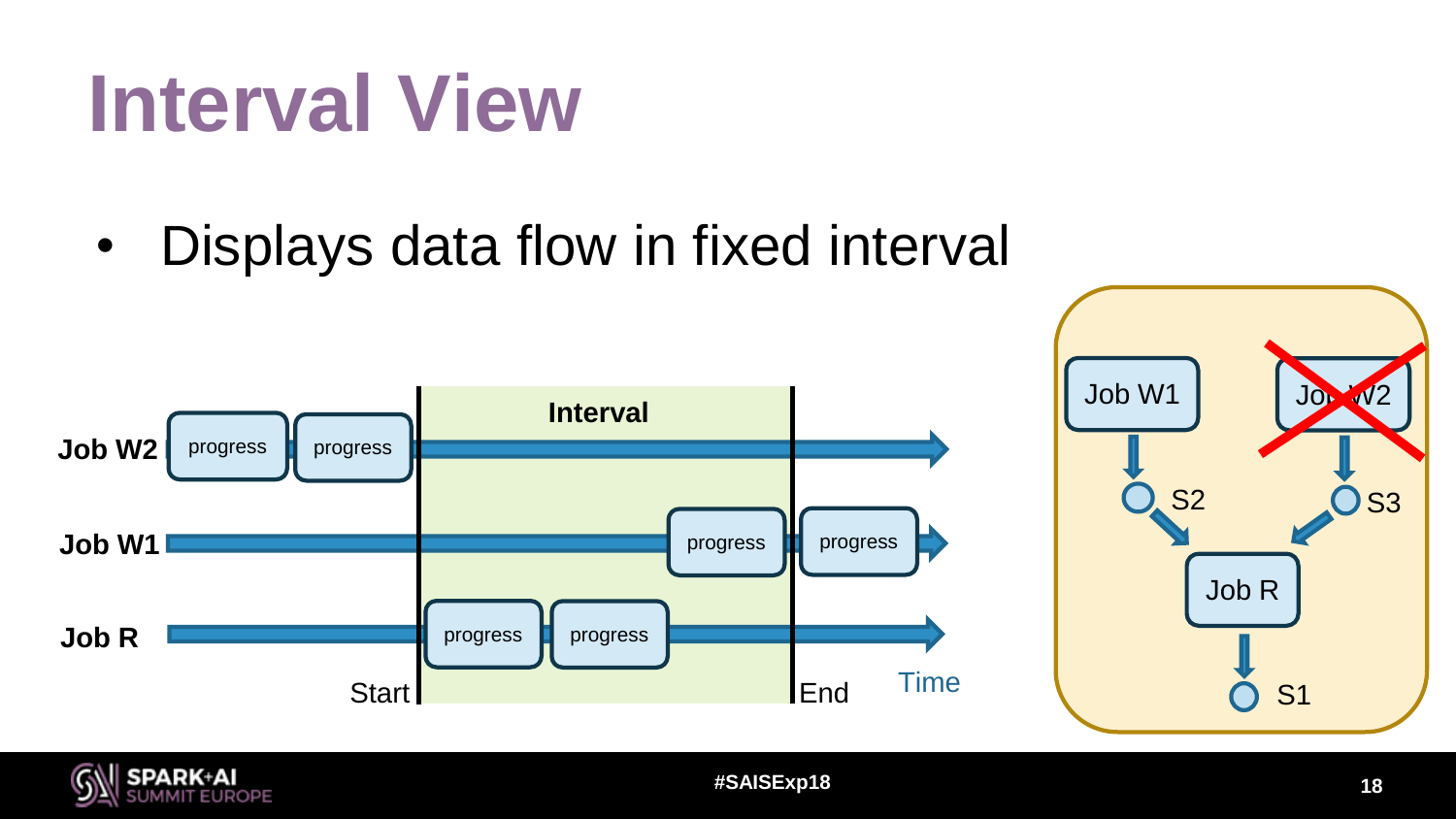### **Demo – Use Case**

#### What is temperature per hour in Prague?





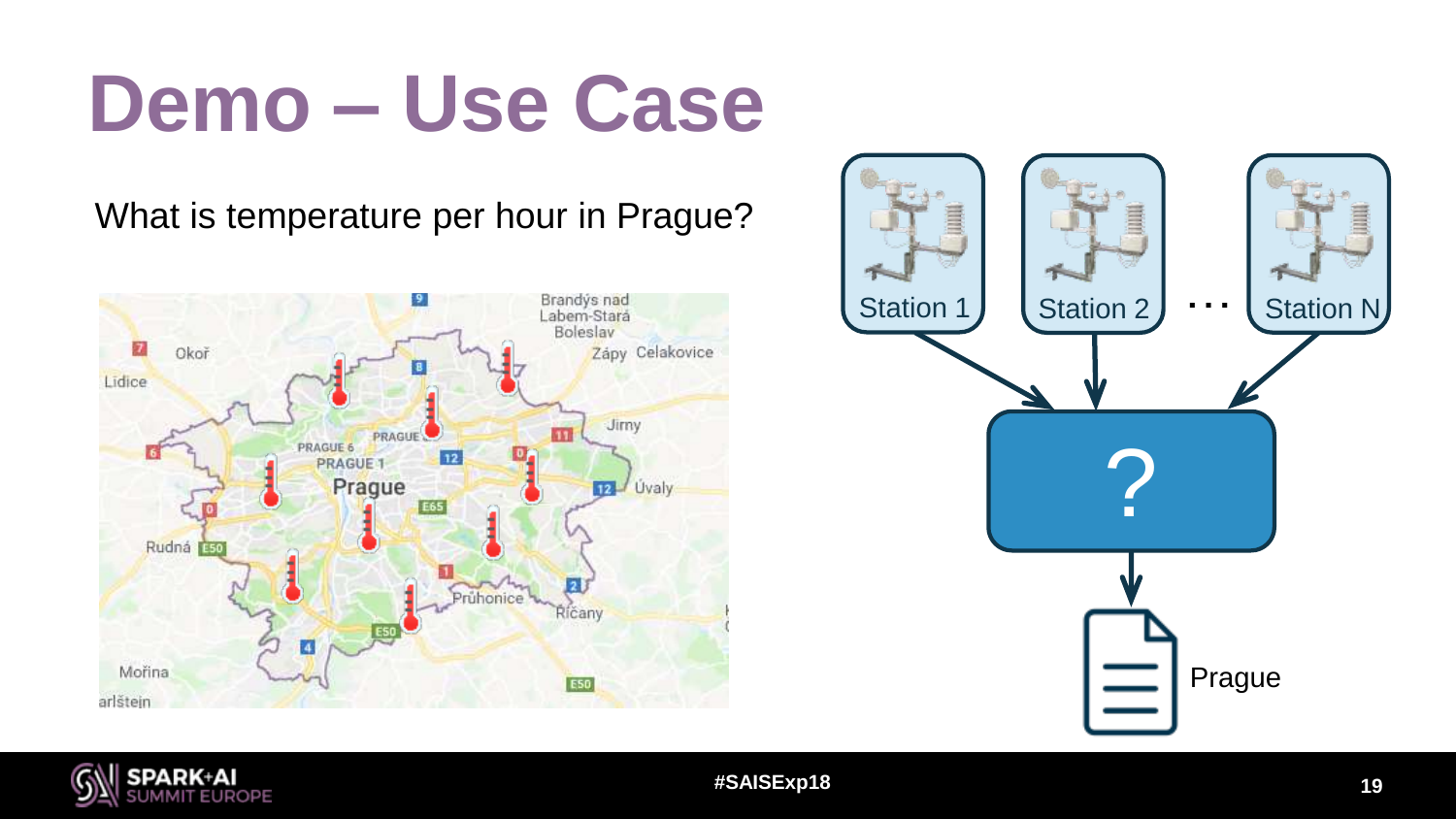# **Demo – Use Case Output**

**2018-09-24**



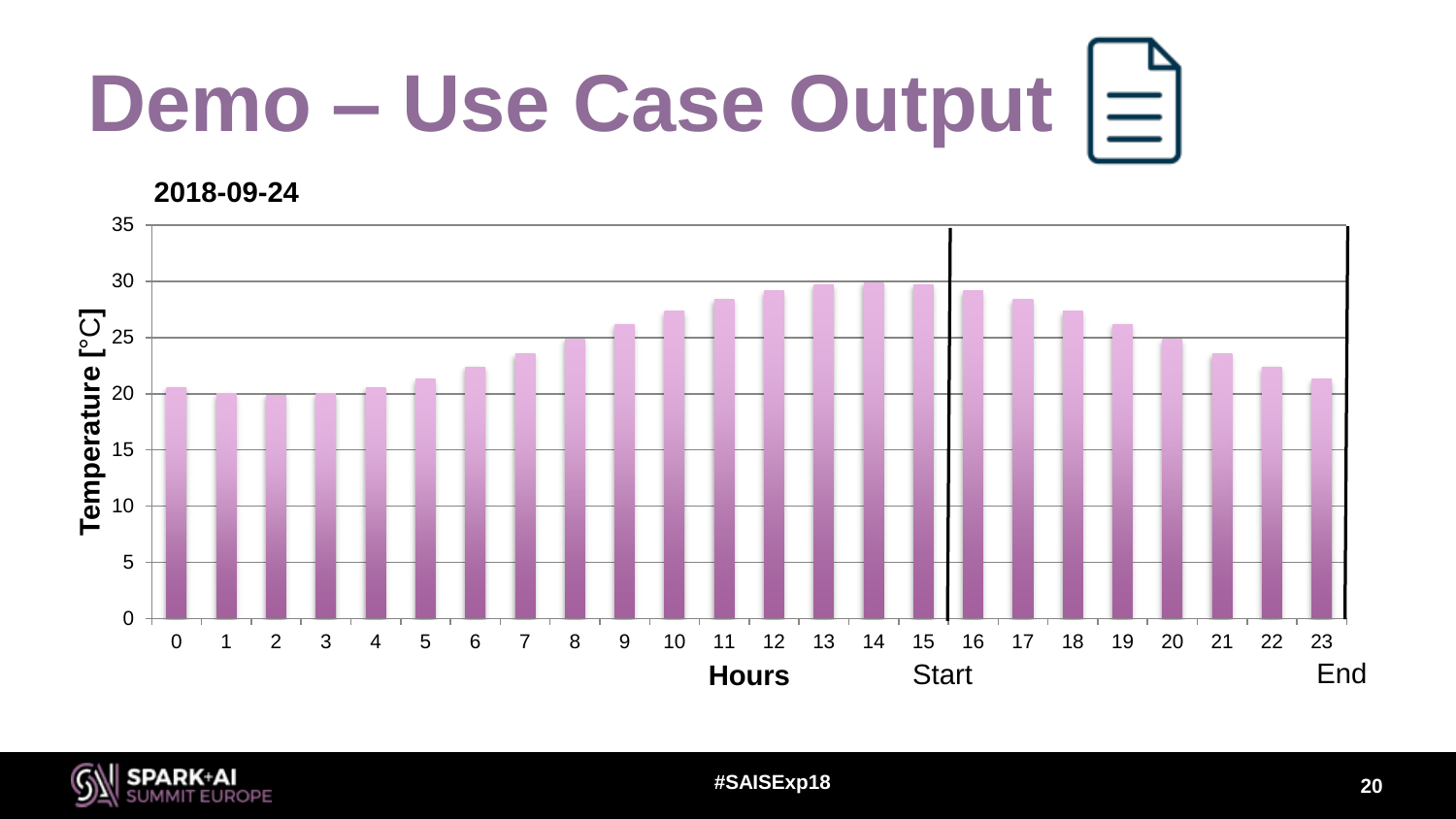# **Demo – Select Interval View**





**#SAISExp18 21**

Symmetric A.S. SMARTANETY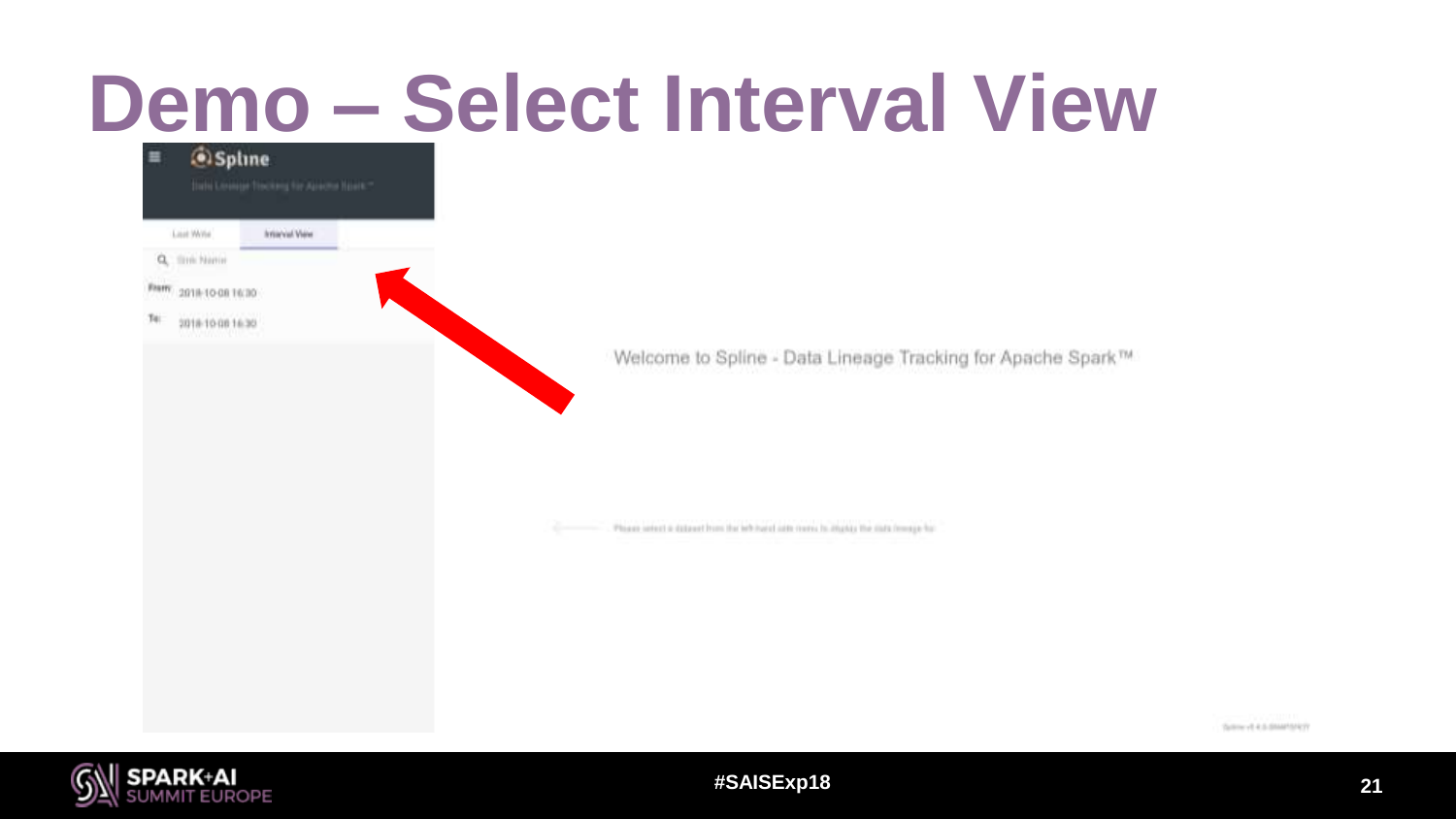#### **Demo – Select Interval**

| Strict University for Apachic Space -<br>List Wite<br><b>Itierral Vany</b><br>Q. Sink Nation<br>From:<br>2018-09-24 00:00<br>SEP 2018 > W<br>Ter<br>Tu We Th Fr<br>TILL PAGE<br>film /Vi<br>rematin<br>84 14 17 19 19 10<br>veture propin appropriat<br>/ street<br>117777777775<br><b>Approved</b><br>$7 - 10.11$<br>94.14<br>ö.<br>12 13 14 17 17<br><b>Kefkel</b><br>pregnackbety.<br>10 19 20 21<br><b>Terminal</b><br>Mo. 14 b.<br>25 26 27 28<br><b>Karka:</b><br>pregue, kalton<br>.<br><b>Selection</b><br>dia risk<br>Time 10: Corent Time progue then<br>kafke.<br>Please select a detect than the left-hand valor ment to illumy. Yet do's frouge his<br>the comment of<br>$\frac{1}{2}$<br><b>Information</b><br>____ | $\circ$                                                     | Spline<br>$\equiv$ |  |
|-----------------------------------------------------------------------------------------------------------------------------------------------------------------------------------------------------------------------------------------------------------------------------------------------------------------------------------------------------------------------------------------------------------------------------------------------------------------------------------------------------------------------------------------------------------------------------------------------------------------------------------------------------------------------------------------------------------------------------------|-------------------------------------------------------------|--------------------|--|
|                                                                                                                                                                                                                                                                                                                                                                                                                                                                                                                                                                                                                                                                                                                                   |                                                             |                    |  |
|                                                                                                                                                                                                                                                                                                                                                                                                                                                                                                                                                                                                                                                                                                                                   |                                                             |                    |  |
|                                                                                                                                                                                                                                                                                                                                                                                                                                                                                                                                                                                                                                                                                                                                   |                                                             |                    |  |
|                                                                                                                                                                                                                                                                                                                                                                                                                                                                                                                                                                                                                                                                                                                                   |                                                             |                    |  |
|                                                                                                                                                                                                                                                                                                                                                                                                                                                                                                                                                                                                                                                                                                                                   |                                                             |                    |  |
|                                                                                                                                                                                                                                                                                                                                                                                                                                                                                                                                                                                                                                                                                                                                   | Welcome to Spline - Data Lineage Tracking for Apache Spark™ |                    |  |
|                                                                                                                                                                                                                                                                                                                                                                                                                                                                                                                                                                                                                                                                                                                                   |                                                             |                    |  |
|                                                                                                                                                                                                                                                                                                                                                                                                                                                                                                                                                                                                                                                                                                                                   |                                                             |                    |  |
|                                                                                                                                                                                                                                                                                                                                                                                                                                                                                                                                                                                                                                                                                                                                   |                                                             |                    |  |
|                                                                                                                                                                                                                                                                                                                                                                                                                                                                                                                                                                                                                                                                                                                                   |                                                             |                    |  |
|                                                                                                                                                                                                                                                                                                                                                                                                                                                                                                                                                                                                                                                                                                                                   |                                                             |                    |  |
|                                                                                                                                                                                                                                                                                                                                                                                                                                                                                                                                                                                                                                                                                                                                   |                                                             |                    |  |
|                                                                                                                                                                                                                                                                                                                                                                                                                                                                                                                                                                                                                                                                                                                                   |                                                             |                    |  |
|                                                                                                                                                                                                                                                                                                                                                                                                                                                                                                                                                                                                                                                                                                                                   |                                                             |                    |  |
|                                                                                                                                                                                                                                                                                                                                                                                                                                                                                                                                                                                                                                                                                                                                   |                                                             |                    |  |
|                                                                                                                                                                                                                                                                                                                                                                                                                                                                                                                                                                                                                                                                                                                                   |                                                             |                    |  |
|                                                                                                                                                                                                                                                                                                                                                                                                                                                                                                                                                                                                                                                                                                                                   |                                                             |                    |  |
|                                                                                                                                                                                                                                                                                                                                                                                                                                                                                                                                                                                                                                                                                                                                   |                                                             |                    |  |
|                                                                                                                                                                                                                                                                                                                                                                                                                                                                                                                                                                                                                                                                                                                                   |                                                             |                    |  |



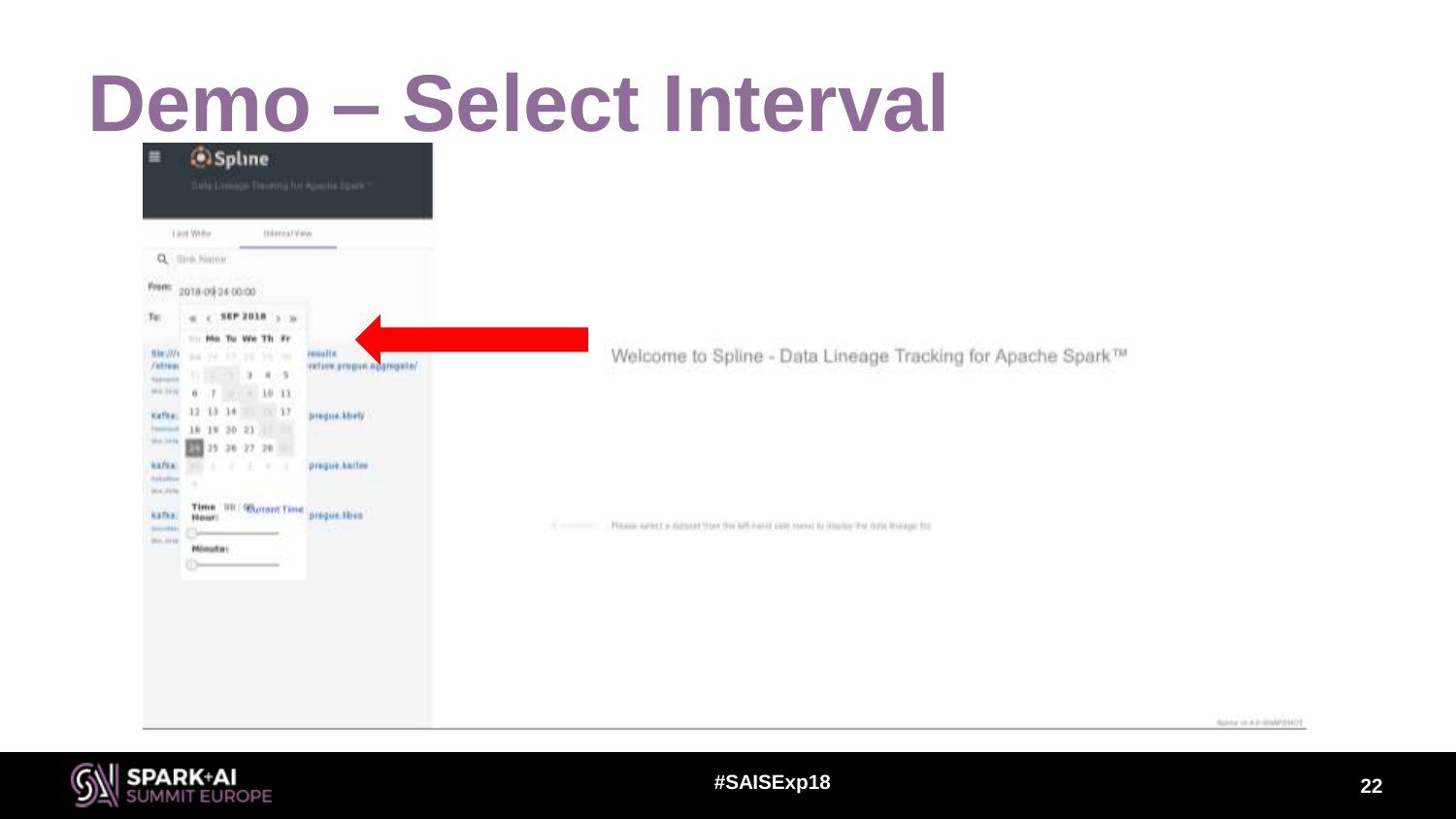# **Demo – Select Sink**





**#SAISExp18 23**

 $1.7400$ 

West

**C**Waitin

Spins of A E-Brand (EV)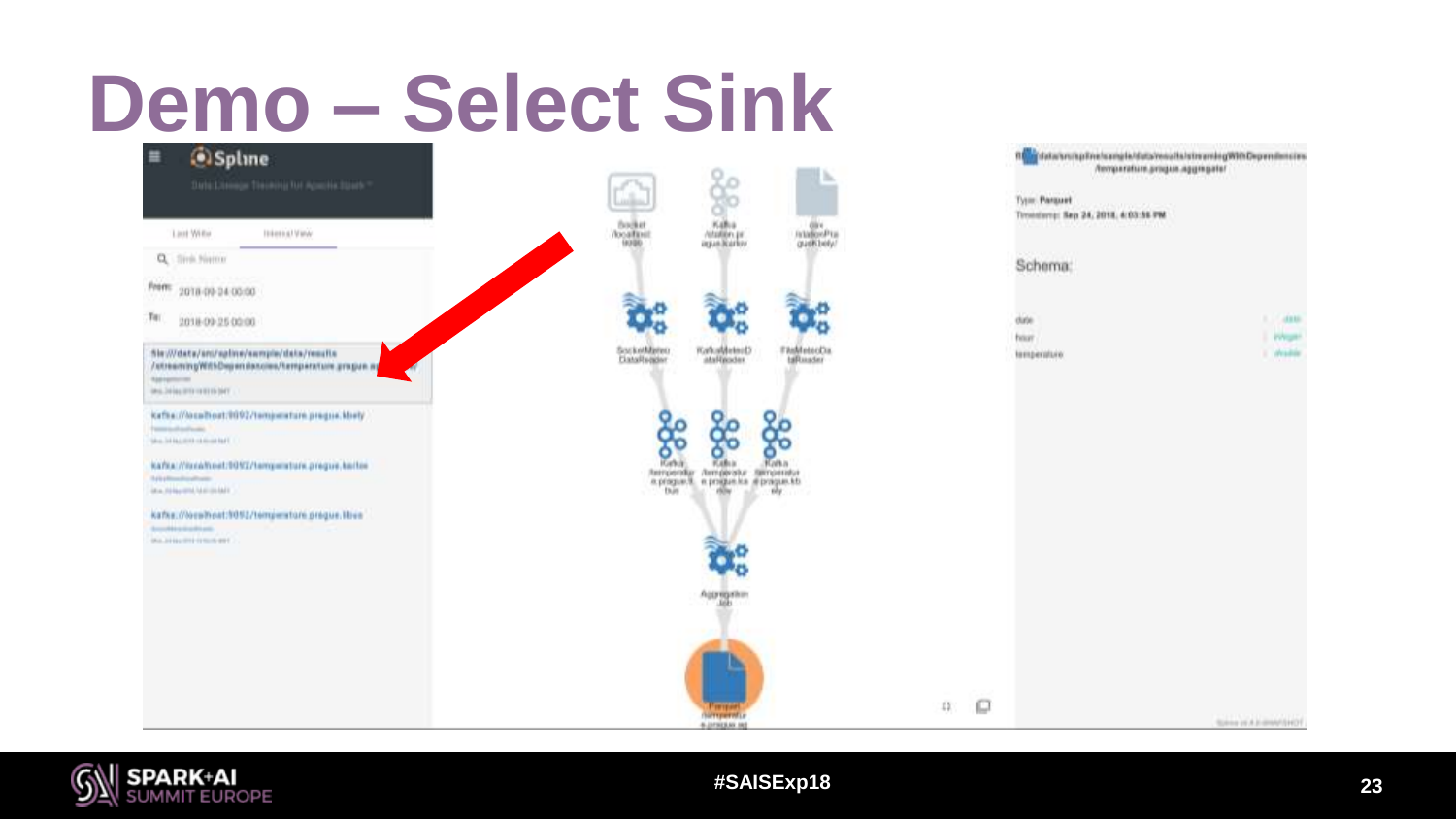#### **Demo – Find Highlighted Sink**

| Spline<br>$\equiv$<br>Strict Dennis Tenning for Apachic Spark =                                                                                  | £                                                                                                                         |               | ft burg datarkreifig Einefsanig leidutbines utfalsteransing With Departmentins<br>Announcement august and an |
|--------------------------------------------------------------------------------------------------------------------------------------------------|---------------------------------------------------------------------------------------------------------------------------|---------------|--------------------------------------------------------------------------------------------------------------|
|                                                                                                                                                  | <b>Listens</b>                                                                                                            | Type: Parquet | Timesterry: Sep 24, 2018, 4:03:56 PM                                                                         |
| Linit Willia<br><b>InternatVany</b>                                                                                                              | Kalka<br>Atalan pr<br>Inpalkariov<br><b>Booker</b><br>Reading<br>nadosPus<br>quebbely                                     |               |                                                                                                              |
| Q. Sink Nation                                                                                                                                   |                                                                                                                           | Schema:       |                                                                                                              |
| From:<br>2018-09-24 00:00                                                                                                                        |                                                                                                                           |               |                                                                                                              |
| Ter.<br>2018-09-25 00:00                                                                                                                         |                                                                                                                           | dirle<br>hist | 1.1410<br>I Wager                                                                                            |
| Sle ///data/ant/spline/sumple/data/results<br>/streamingWithDependancies/temperature.propus.aggregate/<br>Rakismovini<br>ing briggins were part. | FäddetecOa<br>Sockettilisten<br>DataRegger<br><b>TGPGsMeteoD</b><br>atal@ader<br>talluader                                | temperature.  | 1 Weakler                                                                                                    |
| ketha.//tocalhost/0092/temperature.pregue.kbety<br><b>Terms in the officers</b><br>Telescope and a series of the con-                            | ಕೊ<br>ၾ                                                                                                                   |               |                                                                                                              |
| kafka://ilxcalhost:9092/temperature.pregue.ka/tox<br><b>Michael colore</b><br>other distancement had consider to                                 | o<br><b>Kana</b><br><b>Keha</b><br>Kabus.<br>Aeropenke Aeropeake Seroessels<br>Aprague.k. e.prague.ks<br>Aeropeake Seroes |               |                                                                                                              |
| kafss.//localhost:9052/temperature.progue.libus<br><b>SHORTERS</b><br>OUL DESERTED STRUCK BY                                                     |                                                                                                                           |               |                                                                                                              |
|                                                                                                                                                  | Aurogenes<br>Jibb                                                                                                         |               |                                                                                                              |
|                                                                                                                                                  |                                                                                                                           |               |                                                                                                              |
|                                                                                                                                                  | <b>President</b><br><b>Nittenered</b><br>4-Jarsen av net                                                                  | Q<br>4        | Spins of A E-Brent Sect.                                                                                     |

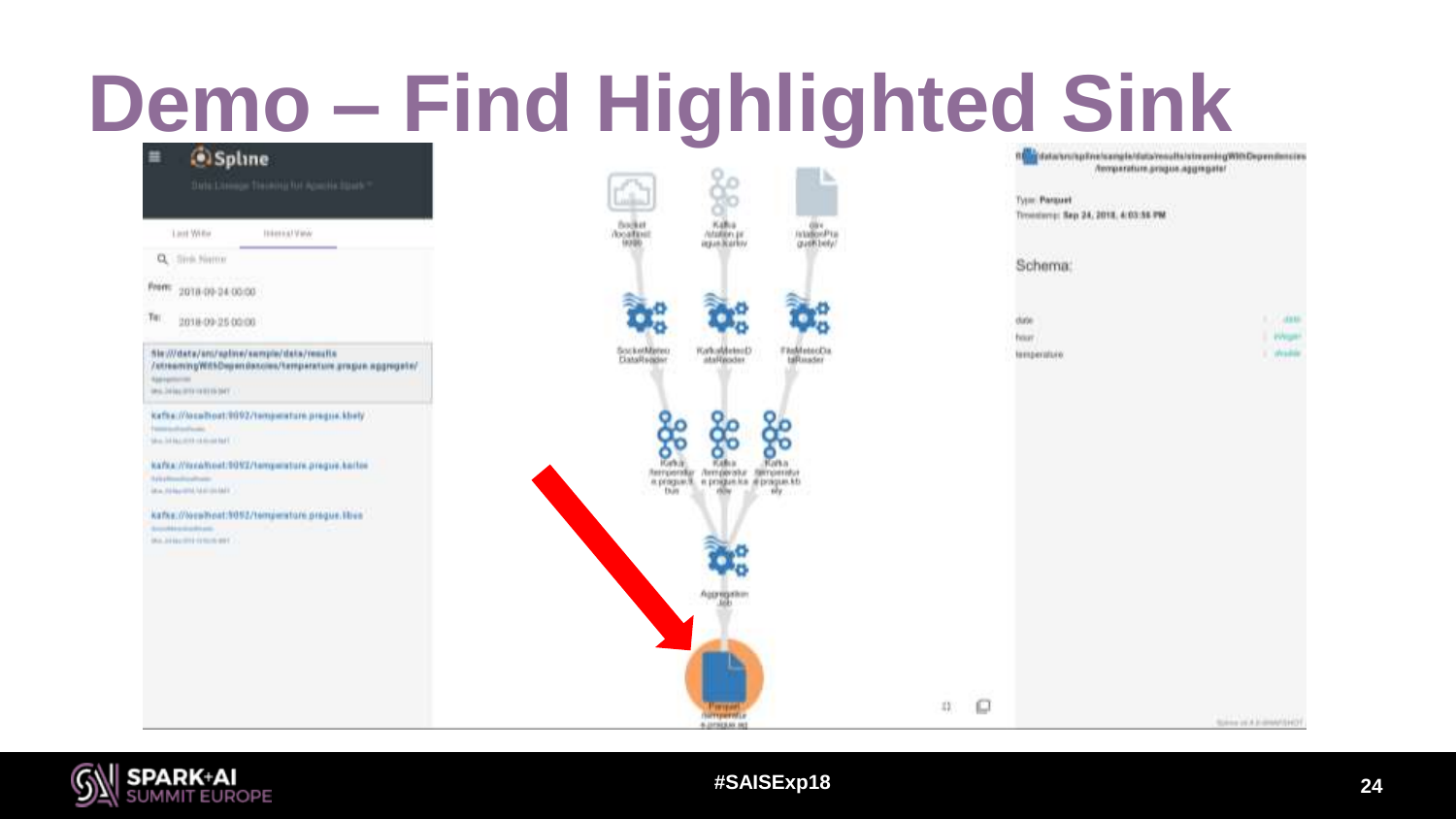#### **Demo – Review The Lineage**

| <b>O</b> Spline<br>$\equiv$<br>Data Dinner Treasing for Aprobabilities =                                                                         |                                                                                                              |                                       | ft burg datarkreifig Freihannig fieldata Yenialts Istraumäng With Dependencies<br>heroensture.progue.eggregate/ |
|--------------------------------------------------------------------------------------------------------------------------------------------------|--------------------------------------------------------------------------------------------------------------|---------------------------------------|-----------------------------------------------------------------------------------------------------------------|
|                                                                                                                                                  |                                                                                                              | Type: Parquest                        |                                                                                                                 |
| Linit Willia<br><b>InternatVany</b>                                                                                                              | Kalka<br>Atalan pr<br><b>Booker</b><br><b>GH</b><br>(stationPra)<br><b>Nooatlast</b><br>(4038)<br>agua Karky | Tirointerro: Sap 24, 2018, 4:03:56 PM |                                                                                                                 |
| Q. Sink Nation                                                                                                                                   |                                                                                                              | Schema:                               |                                                                                                                 |
| From:<br>2018-09-24 00:00                                                                                                                        |                                                                                                              |                                       |                                                                                                                 |
| Ter<br>2018-09-25 00:00                                                                                                                          |                                                                                                              | date<br>hour                          | <b>GELL</b><br>ю<br>1 Hyund                                                                                     |
| Sle:///data/ans/spline/sumple/data/results<br>/streamingWithDependancies/temperature.grapus.aggregate/<br>Rakismover<br>ing bring into complete. | Sockettästen<br>DataRegger<br>Fäddelsiche<br><b>TGPG@MeteoD</b><br>atalizadar.<br>tallusser<br>an an         | temperature.                          | 1 Weakler                                                                                                       |
| kafka://localhost/0992/temperature.pregue.kbety<br><b>Terms of authority</b><br>Telescope and a series of the con-                               | နို့                                                                                                         |                                       |                                                                                                                 |
| kafka://ikrahh.oat/9092/temperature.pregue.ka/toe<br><b>Michael Gallery</b><br>dra relevant terminist                                            | Kana<br>Kielkili<br><b>Kabus</b><br>heroenly Armpeau amperate<br>apogue.8 apogue.ka @poque.kb                |                                       |                                                                                                                 |
| kafks.//localhoat:9052/temperature.progue.libus<br><b>SHORTERS</b><br>(As J (10) (21) (11) (5-8) (21)                                            |                                                                                                              |                                       |                                                                                                                 |
|                                                                                                                                                  | Autreprises                                                                                                  |                                       |                                                                                                                 |
|                                                                                                                                                  |                                                                                                              |                                       |                                                                                                                 |
|                                                                                                                                                  | <b><i>President</i></b><br>chierapered in<br>4-Jarausus auf                                                  | o<br>11.                              | TOHOE ULA JOINATEHOT                                                                                            |

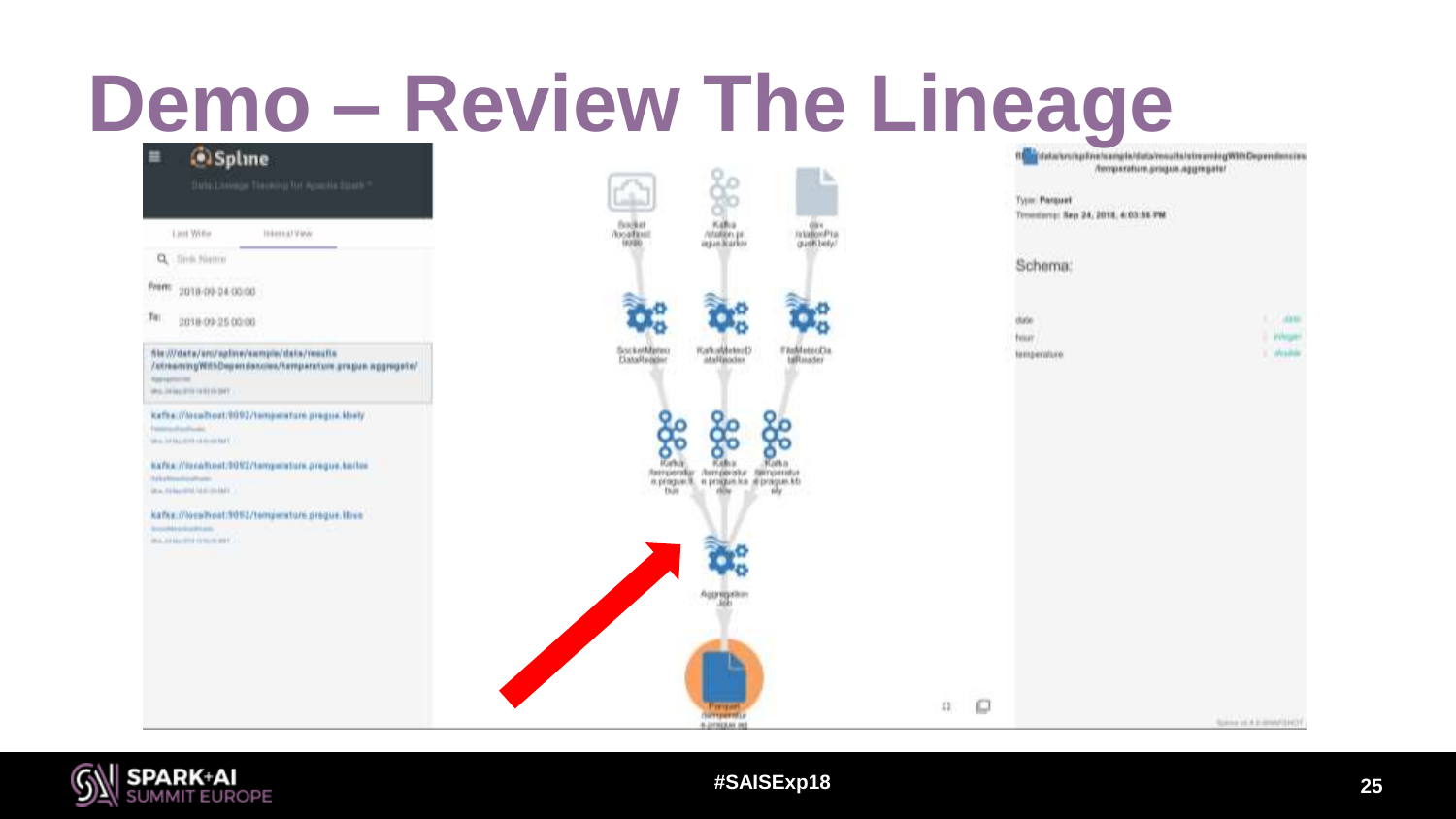#### **Demo – Change The Interval**

| <b>O</b> Spline<br>$\equiv$<br>Date Dresse Treasing for Apache bases =                                                                           | سقسا                                                                                                      | ft burg datarbruit pill mehrarische Matta mensätte berambig WHM Dependencies<br>Acorporature.proque.aggregate/<br>Type: Parquet<br>Tirontinre: Sep 24, 2018, 4:03:56 PM |                              |
|--------------------------------------------------------------------------------------------------------------------------------------------------|-----------------------------------------------------------------------------------------------------------|-------------------------------------------------------------------------------------------------------------------------------------------------------------------------|------------------------------|
| List With<br><b>Itierral Vany</b>                                                                                                                | Kallya<br>Anaton pr<br>Inparliamov<br><b>Booker</b><br>GEV.<br><b>Accurations</b><br>(stationPta)<br>9396 |                                                                                                                                                                         |                              |
| Q. Sink Nation                                                                                                                                   |                                                                                                           | Schema:                                                                                                                                                                 |                              |
| From:<br>2018-09-24 00:00<br>Titl<br>2018-09-25 00:00                                                                                            |                                                                                                           | dirle<br>hour                                                                                                                                                           | $-40.16$<br>ю<br><b>Wage</b> |
| Stell/date/sni/spline/semple/data/results<br>/streamingWithDependancies/temperature.grapus.aggregate/<br>Appropriation<br>ing briggins were per- | FMMeteoDa<br>Sockettilisten<br>DataRegger<br><b>TGPG/MeteoD</b><br>atallizadas.<br>tallusser              | temperature.                                                                                                                                                            | 1 Weidsler                   |
| kafka://localhost/8992/temperature.pregue.kbety<br><b>Terms of authority</b><br>Telesting and the UNITED STATES                                  | နို့ဝင်<br>Kabu                                                                                           |                                                                                                                                                                         |                              |
| kafka://israhhoat:9092/temperature.pregue.ka/toe<br><b>Michael Contract</b><br>other Professional Additional Additional                          | Kielkili<br>Antroonda: Antropratur Semperatur<br>a progue. E a progue.ka #progue.kb<br>taje<br>Wy.        |                                                                                                                                                                         |                              |
| kafss.//localhoat:9052/temperature.progue.libus<br><b>SHORTERS</b><br>(A), 21121-271 (111-5:03)                                                  |                                                                                                           |                                                                                                                                                                         |                              |
|                                                                                                                                                  | Auroprism                                                                                                 |                                                                                                                                                                         |                              |
|                                                                                                                                                  |                                                                                                           |                                                                                                                                                                         |                              |
|                                                                                                                                                  | <b><i><u>Freshing</u></i></b><br><b>NUTTERFIELD</b><br><b>B-Jarnizaki Incl</b>                            | o<br>41.                                                                                                                                                                | TORRESTA AVAILABLE MARINE    |

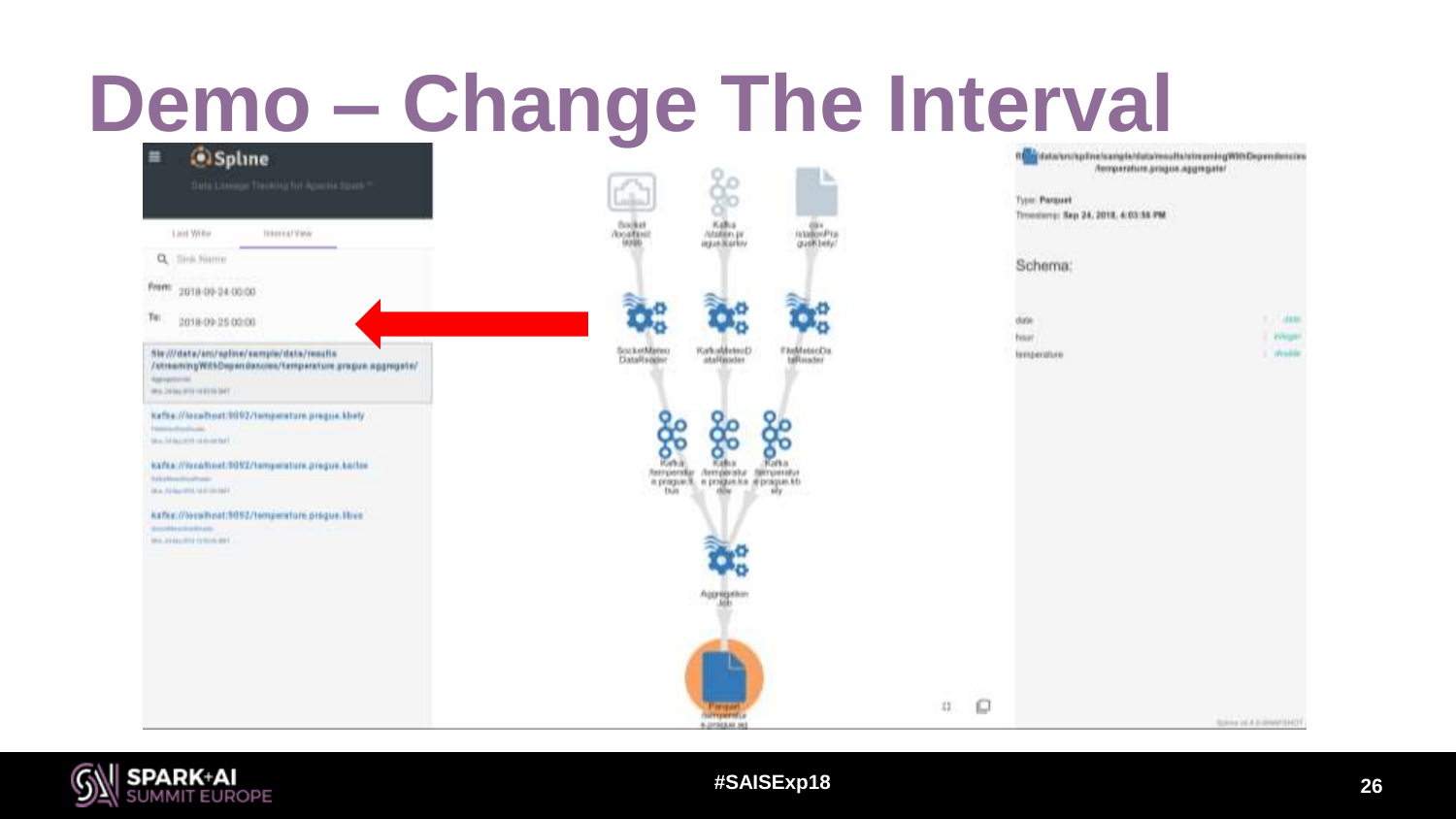#### **Demo – Observe New Lineage**

| <b>Spline</b><br>$\equiv$<br>Date Dressor Treating for Apache hours =                                                                                | i.<br>I                                                                                                      |          | ft burg datarkreifig Freihannig field alta Yenia Hals treumde gWHh Dependencies<br>Acceptation progue aggregate!<br>Type: Parquet |                             |
|------------------------------------------------------------------------------------------------------------------------------------------------------|--------------------------------------------------------------------------------------------------------------|----------|-----------------------------------------------------------------------------------------------------------------------------------|-----------------------------|
| Linit William<br><b>InternatVany</b>                                                                                                                 | Källor<br>Istaläistys<br>uav.<br>Articler(Pra)                                                               |          | Tironterro: Sep 24, 2018, 4:03:56 PM                                                                                              |                             |
| Q. Sink Nation                                                                                                                                       | agua Karlov<br>-bueldiedy?                                                                                   |          | Schema:                                                                                                                           |                             |
| From:<br>2018-09-24 16:00                                                                                                                            |                                                                                                              |          |                                                                                                                                   |                             |
| Ter<br>2018-09-25 00:00                                                                                                                              | $\bullet$                                                                                                    |          | date<br>hair                                                                                                                      | <b>Column</b><br>ю<br>Wegen |
| :51e:///data/am/apline/semple/dete/results<br>/atreamingWithDependencies/hereparature.program.apgregate/<br>Appropriation<br>Mo. Hiscolin restroider | KathafdetesD<br>stalligsby<br>FishlancOs<br>Islogador                                                        |          | temperature.                                                                                                                      | 1 Weekler                   |
| kafka://localhost/0992/temperature.pregue.kbety<br><b>Terms in the office and</b><br>Telesco Telesco Milleto Alexandre Control                       | နို့<br>ο                                                                                                    |          |                                                                                                                                   |                             |
| kafka://israhbeat/9092/temperature.pregue.ka/tox<br><b>Additional contracts</b><br><b><i>Sta. Hills-Inc. List In List</i></b>                        | Kabis<br><b>Kickis</b><br>Kabu<br>Лоторетива: Литоретова / NiFraxembal<br>e prague.ka e prague è a prague.kb |          |                                                                                                                                   |                             |
|                                                                                                                                                      |                                                                                                              |          |                                                                                                                                   |                             |
|                                                                                                                                                      | Autregation                                                                                                  |          |                                                                                                                                   |                             |
|                                                                                                                                                      |                                                                                                              | o        |                                                                                                                                   |                             |
|                                                                                                                                                      | Parase<br><b>SITEPHONE</b><br>6-Jarousus Inc.                                                                | $\Omega$ |                                                                                                                                   | TOWNS IN A FIRMATO MOT      |

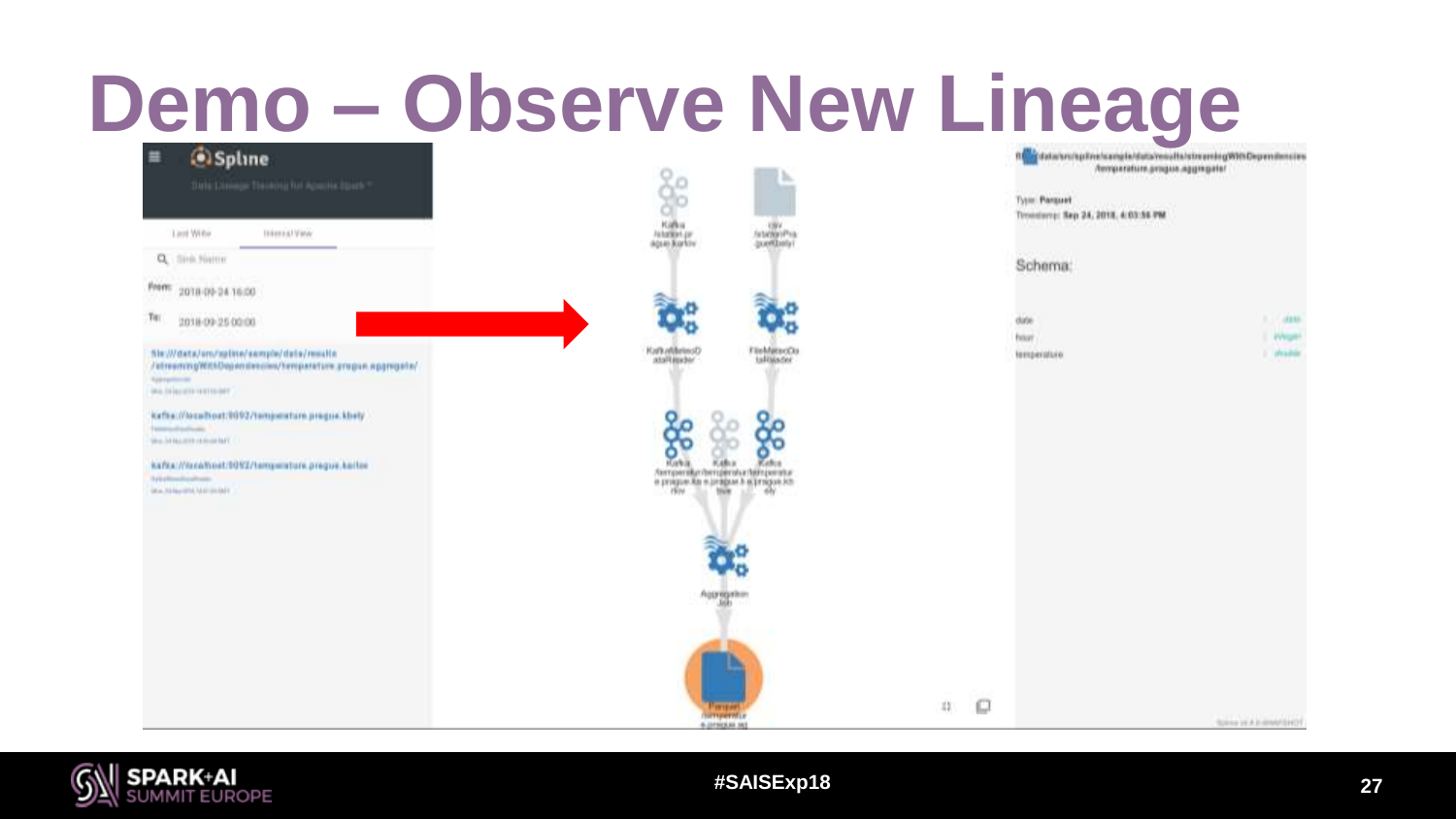# **Demo – Select A Job**





Spins of A E-Brand (EV)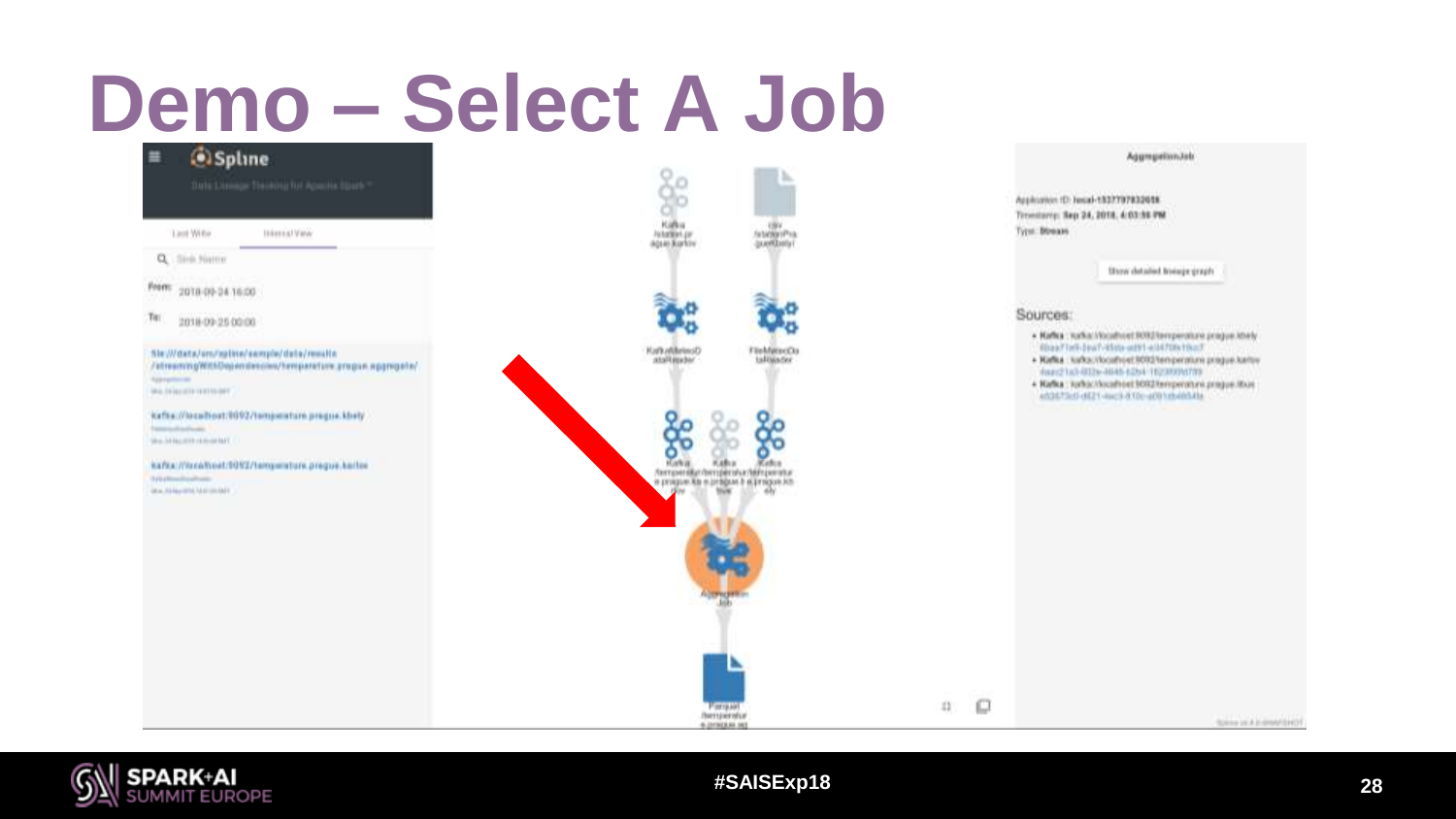# **Demo – Drill Down**





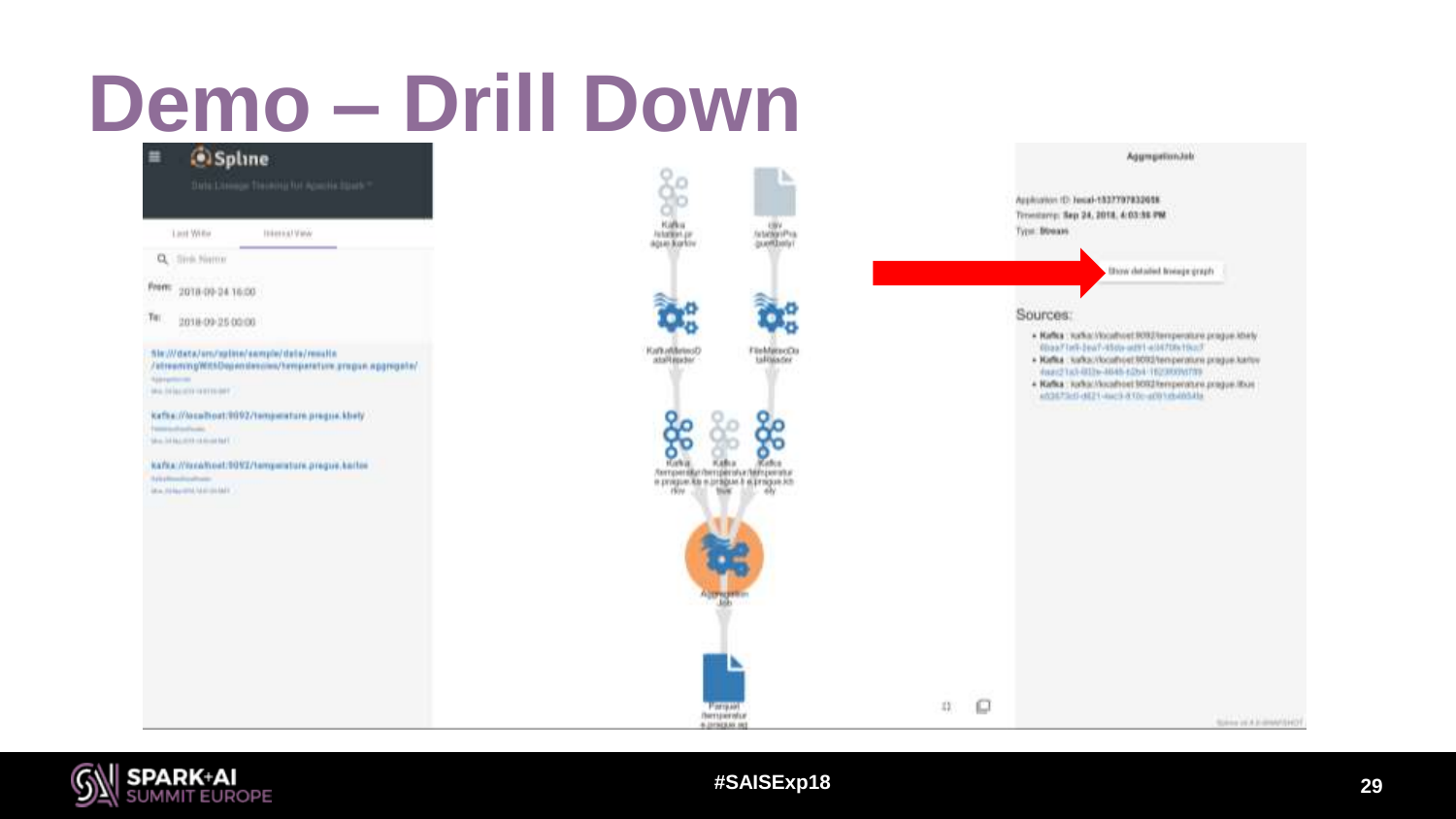#### **Demo – Review Job Details**



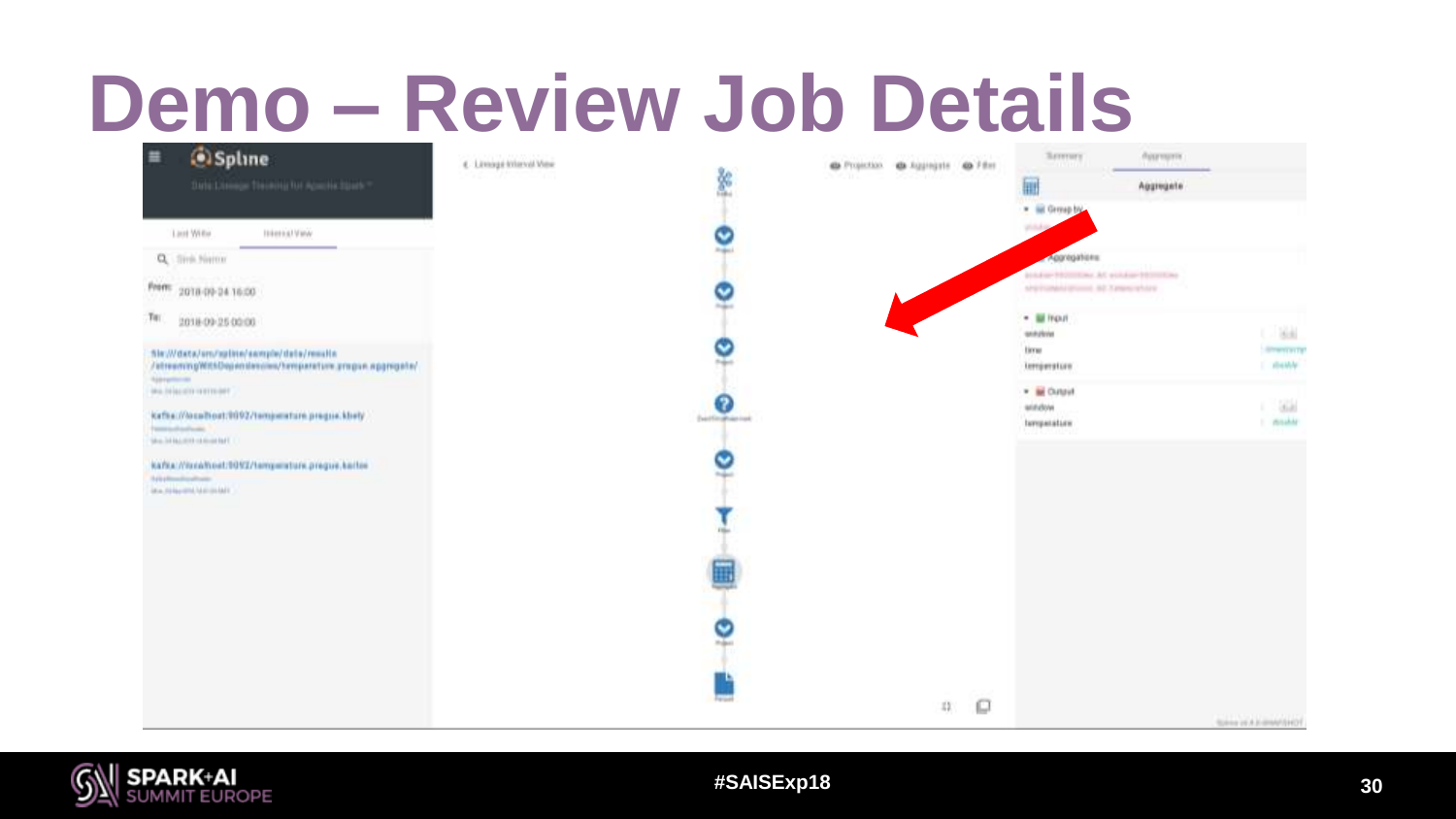#### **Demo – Select An Operation**

| <b>C</b> Spline<br>$\equiv$                                                                                                                                                                                                                                                                                                                                                                                                                                                                                     | E. Limings Wilsmall View |                                                                            |         | 49 Projection 49 Auginizers 49 Filter | <b>Serrors</b>                                                                                                                                                                                                                 | Appropria |                                                             |
|-----------------------------------------------------------------------------------------------------------------------------------------------------------------------------------------------------------------------------------------------------------------------------------------------------------------------------------------------------------------------------------------------------------------------------------------------------------------------------------------------------------------|--------------------------|----------------------------------------------------------------------------|---------|---------------------------------------|--------------------------------------------------------------------------------------------------------------------------------------------------------------------------------------------------------------------------------|-----------|-------------------------------------------------------------|
| Data Dinner Trentity for Aprobability **                                                                                                                                                                                                                                                                                                                                                                                                                                                                        |                          |                                                                            |         |                                       | 翤                                                                                                                                                                                                                              | Aggregate |                                                             |
| List With<br><b>InternatVany</b><br>Q. Sink Nation<br>From: 2018-09-24 16:00<br>Tel<br>2018-09-25 00:00<br>Ste ///dxta/sm/spline/sample/data/results<br>/atresmingWithDependencies/hereparature.program.appropriar/<br><b>Radio Agents or cars</b><br>ing bilacally certified?<br>kafka://tocalhoat/0092/temperature.pregna.kbety.<br><b>Terms in the officers</b><br>The STREET SECTION<br>kafka://ilxcalhost:9092/temperature.pregue.ka/tox<br><b>Michael Gallery</b><br><b><i>GRA PERSONAL MATERIALS</i></b> |                          | ř<br>$\bullet$<br>v<br><b>Sales</b><br>v<br>З<br><b>Dentisy phase cost</b> | SO CITE |                                       | - let Group by<br>Viktor<br>· Ill Approprieter<br><b>AULENT TO ALL LACKS AND ARRESTS</b><br>sharinana i provoti ilito il temperatura<br>- Ill front<br>annatoin<br>time<br>temperature<br>· ai Output<br>window<br>temperature |           | $-34$<br>dressing<br><b>Controller</b><br>$-344$<br>1 moder |
|                                                                                                                                                                                                                                                                                                                                                                                                                                                                                                                 |                          | v<br>Holeni                                                                |         |                                       |                                                                                                                                                                                                                                |           |                                                             |
|                                                                                                                                                                                                                                                                                                                                                                                                                                                                                                                 |                          |                                                                            |         | $\Box$<br>41                          |                                                                                                                                                                                                                                |           |                                                             |
|                                                                                                                                                                                                                                                                                                                                                                                                                                                                                                                 |                          |                                                                            |         |                                       |                                                                                                                                                                                                                                |           | <b>SORRANDA A Arrest State</b>                              |

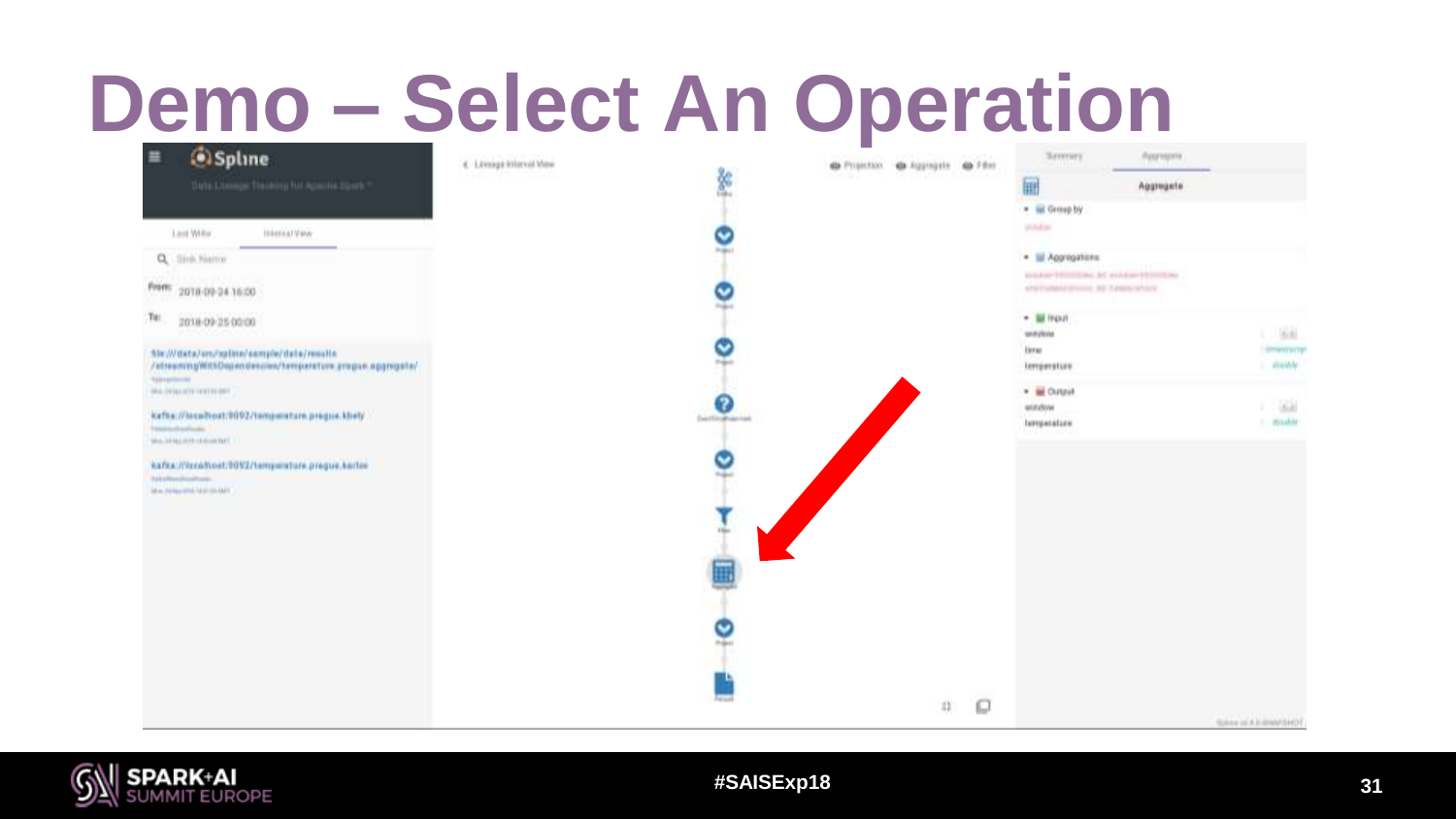#### **Demo – See Operation Attributes**



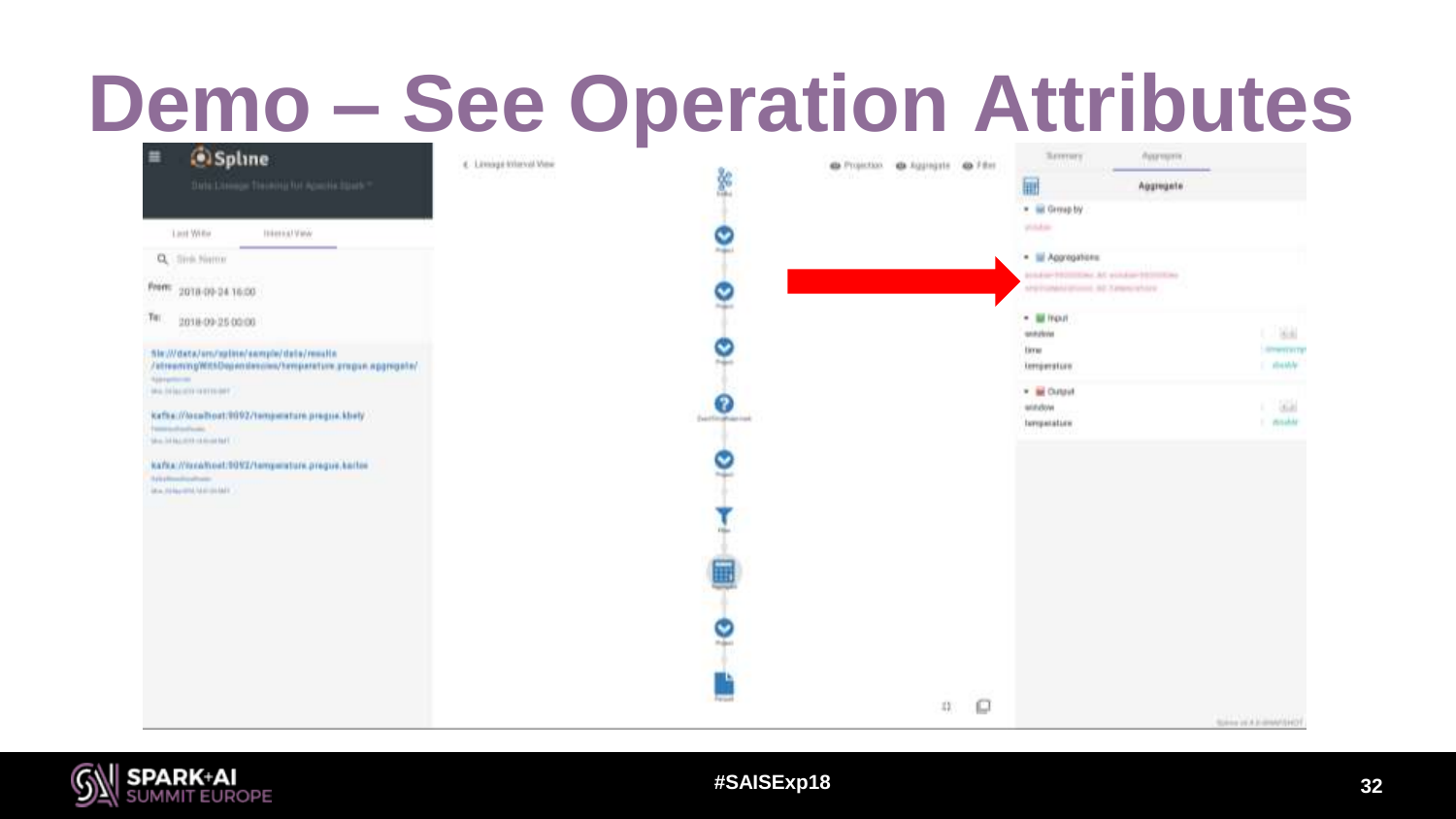### **Interval View Limitations**



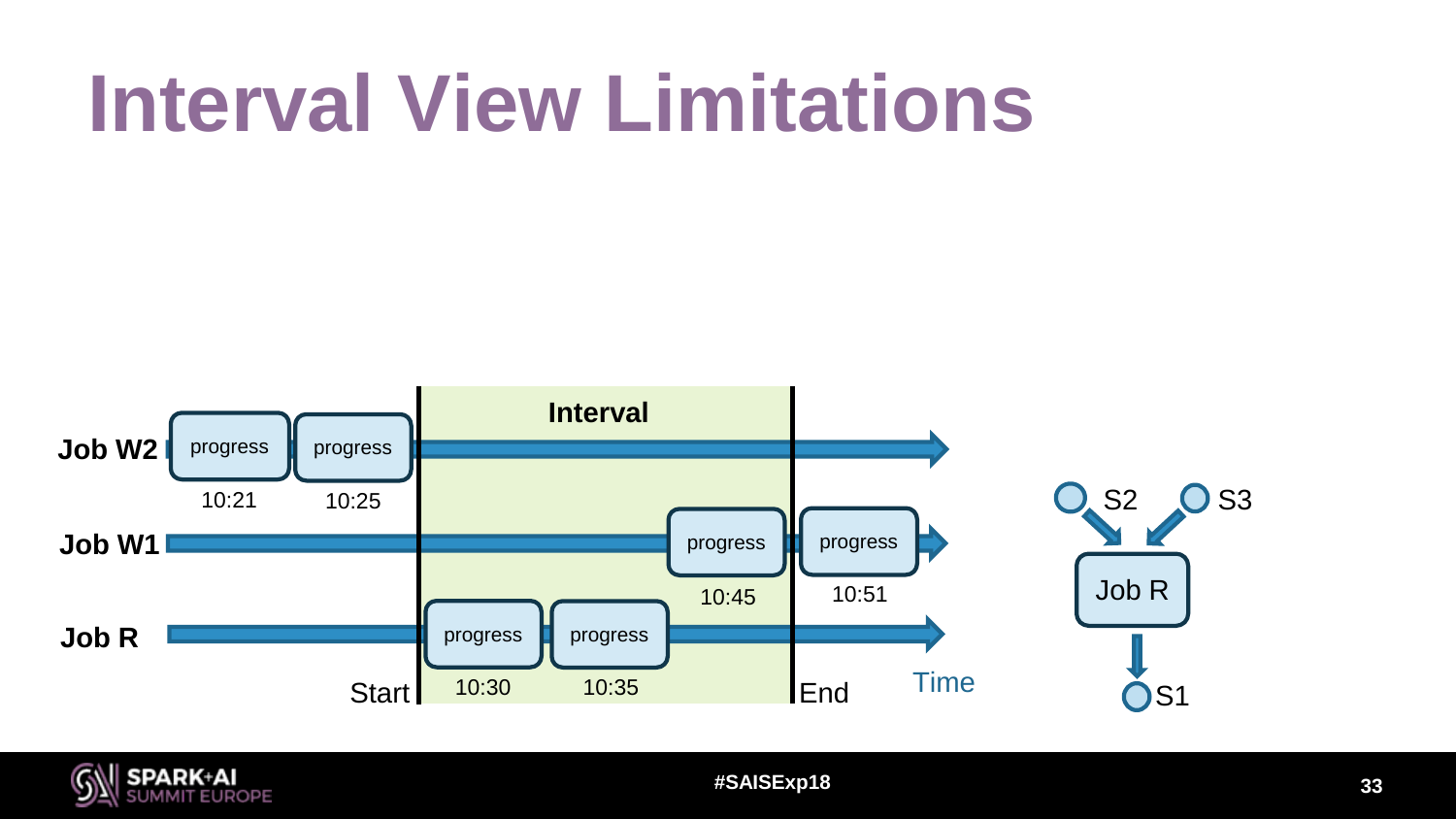### **Interval View Limitations**



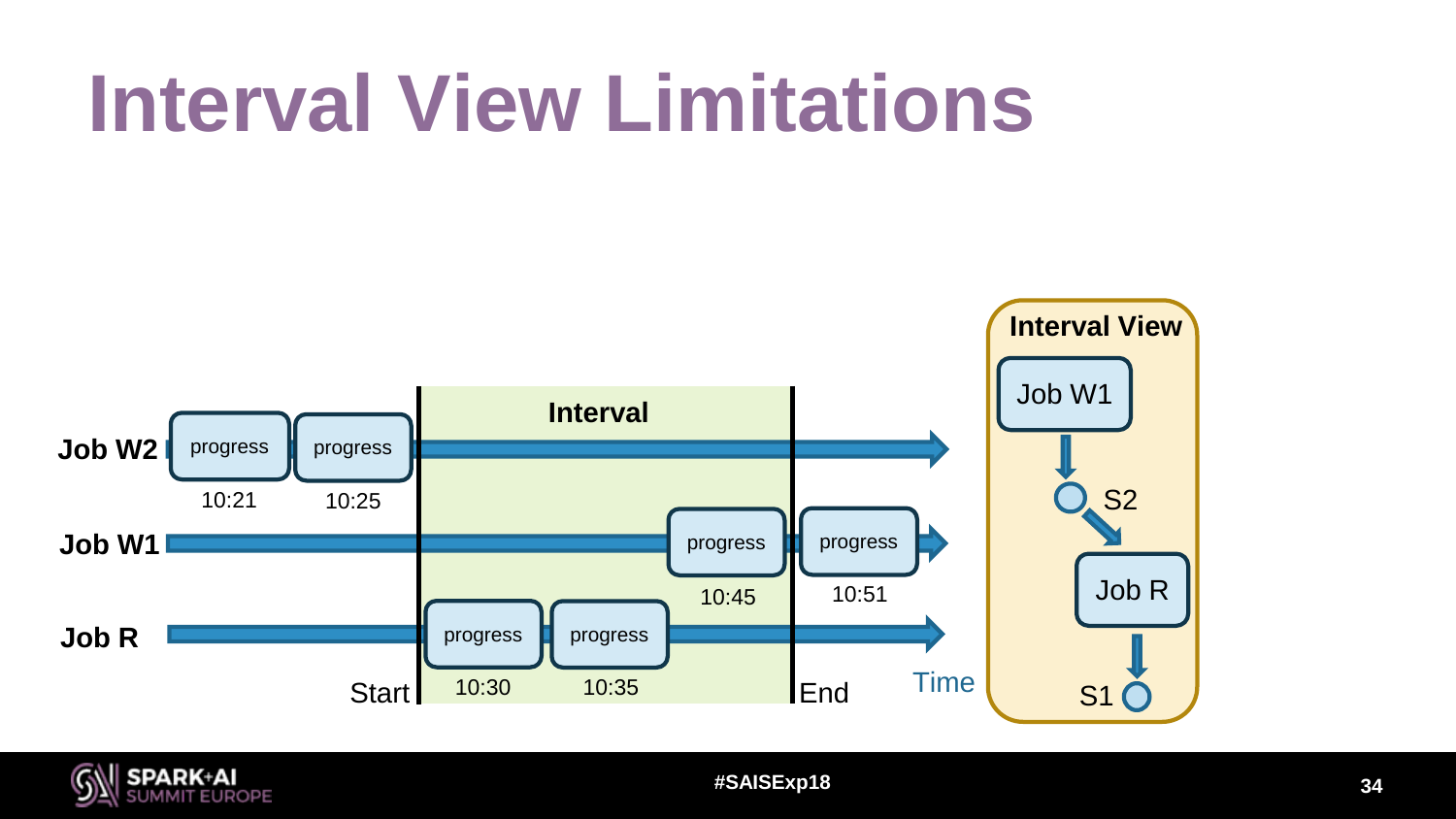# **Interval View Limitations**

progress progress

10:30 10:35

**Interval**

- Edge case (delayed read, early write)
	- **Job W1** should be linked
	- **Job W2** should not be linked





**Job W1**

**Job R**

progress

10:21 10:25

Job W2<sup>1</sup> progress **i** progress

progress progress

10:45 10:51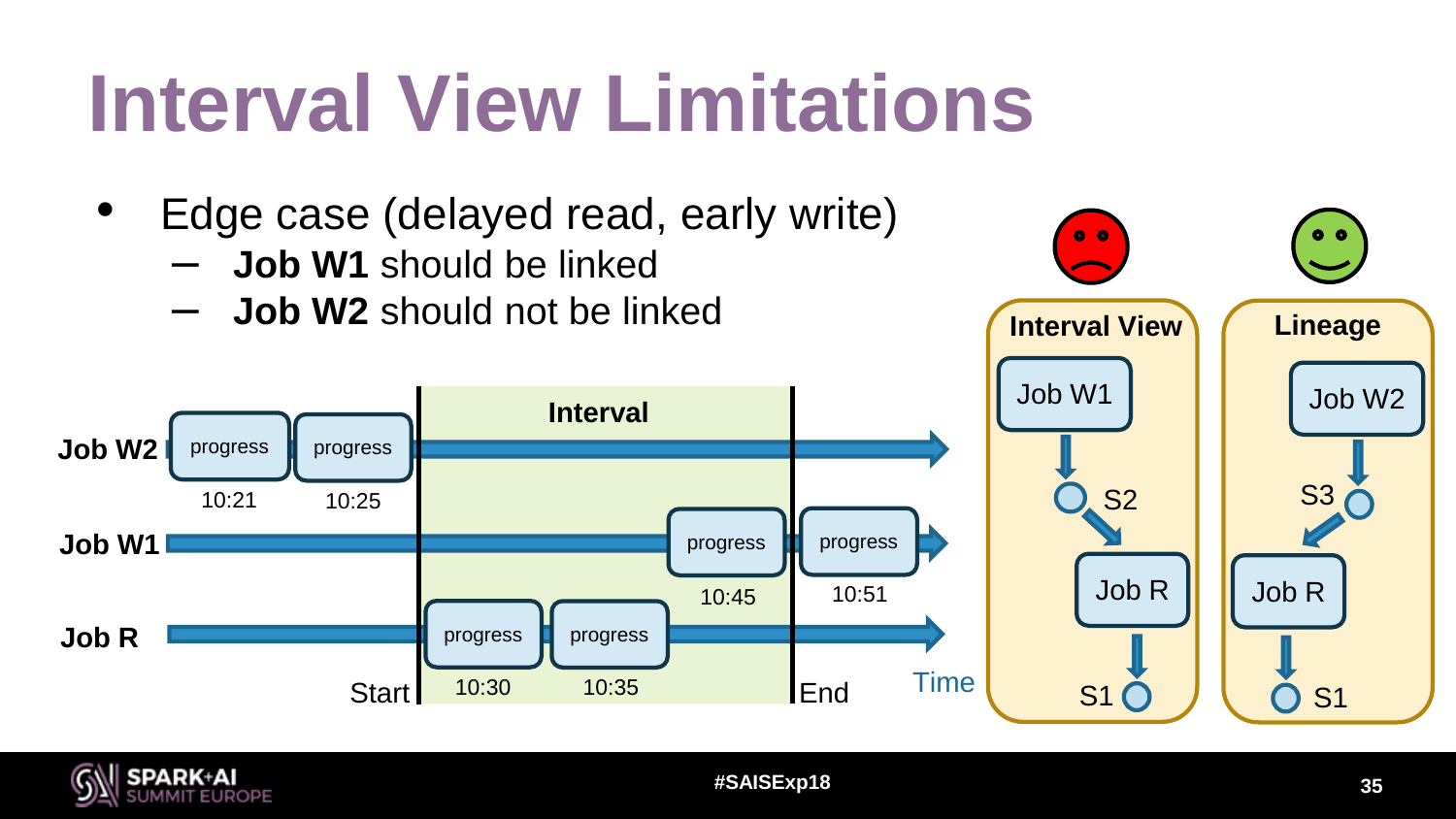# **Beyond The Interval View**

- Instead of timestamp use **addresses** of rows
- SS has addresses (**offsets***)* on each source, but not on sinks
- Most sinks are also sources and thus *could* return **offsets**



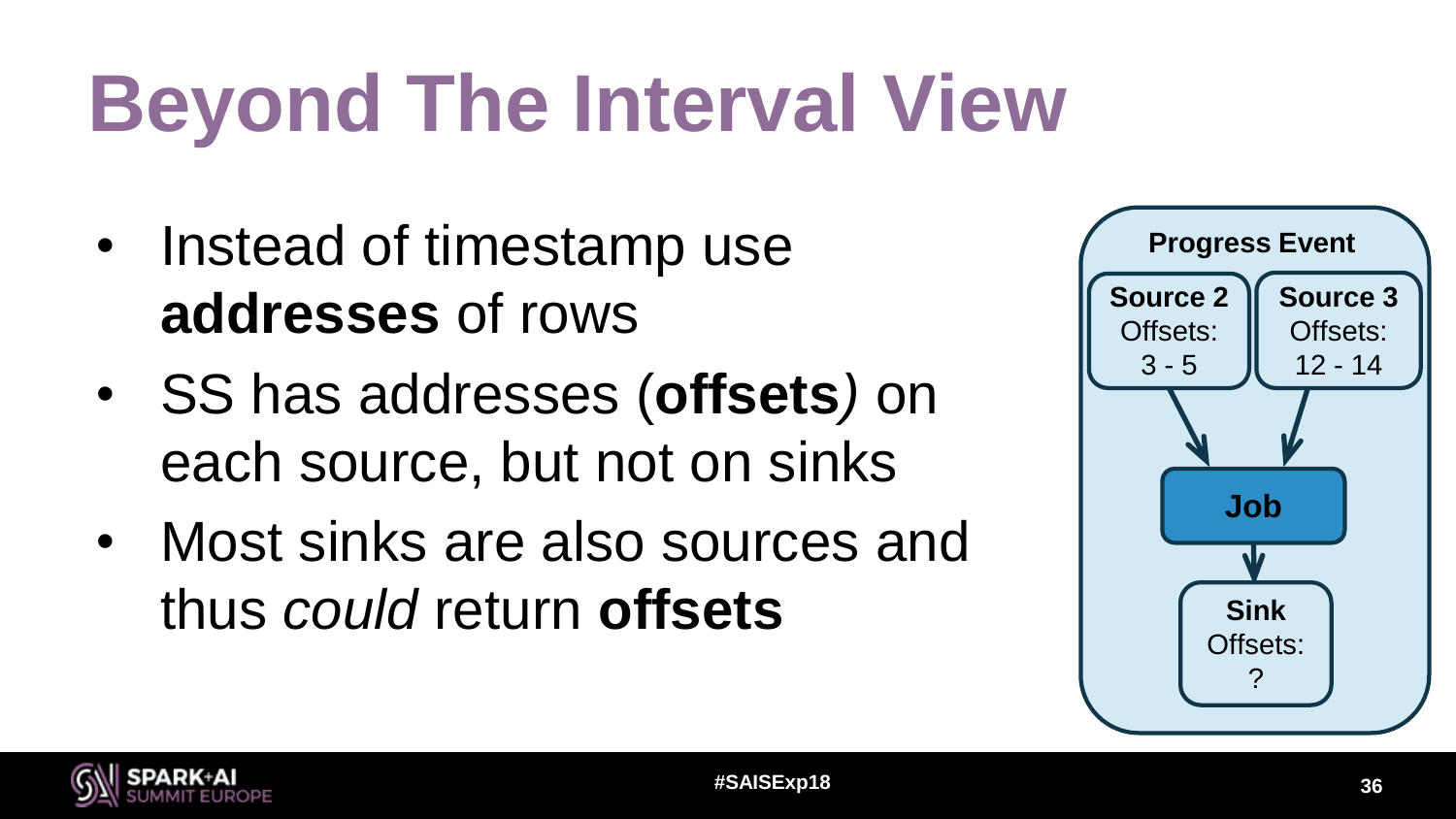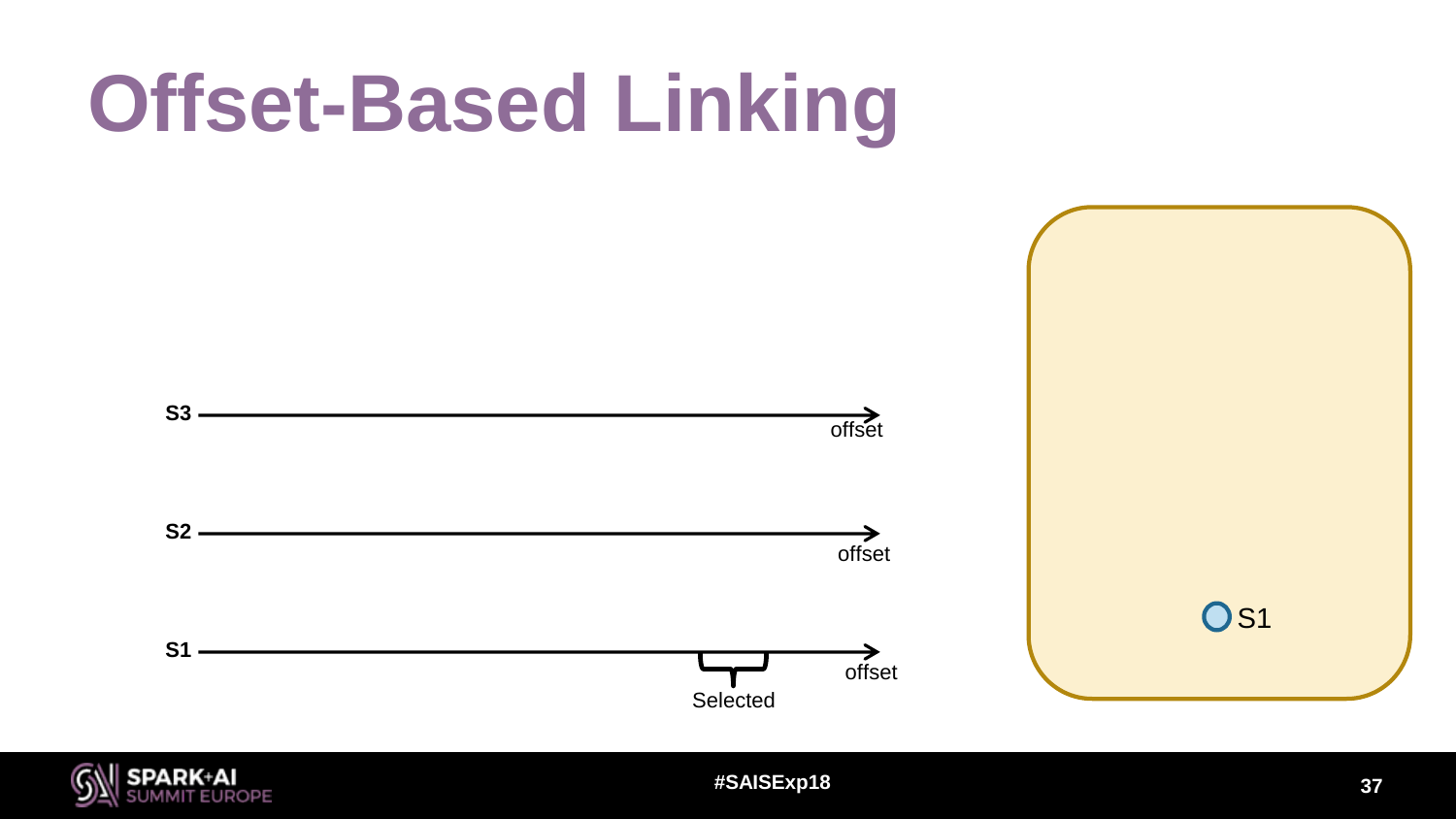

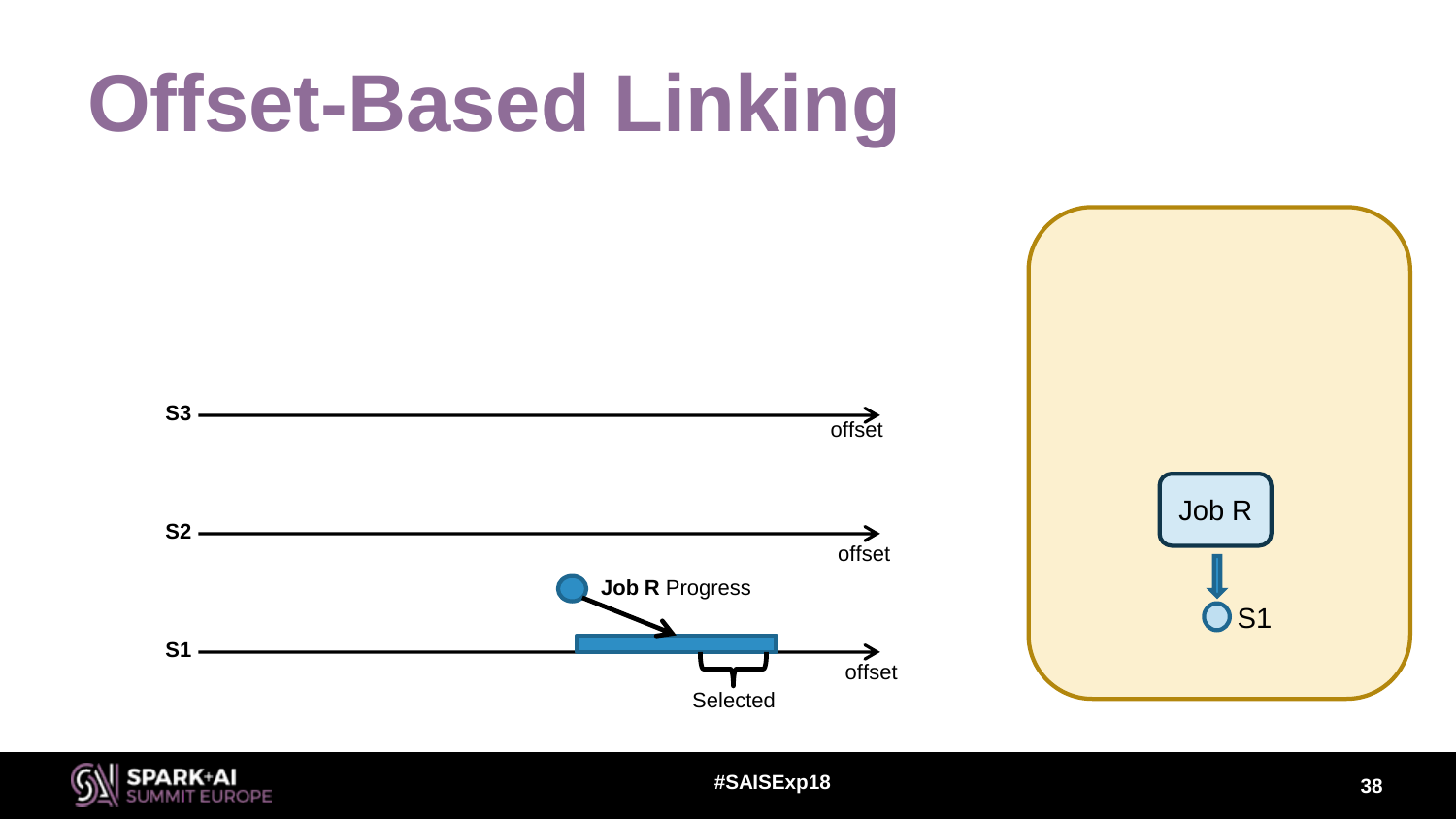



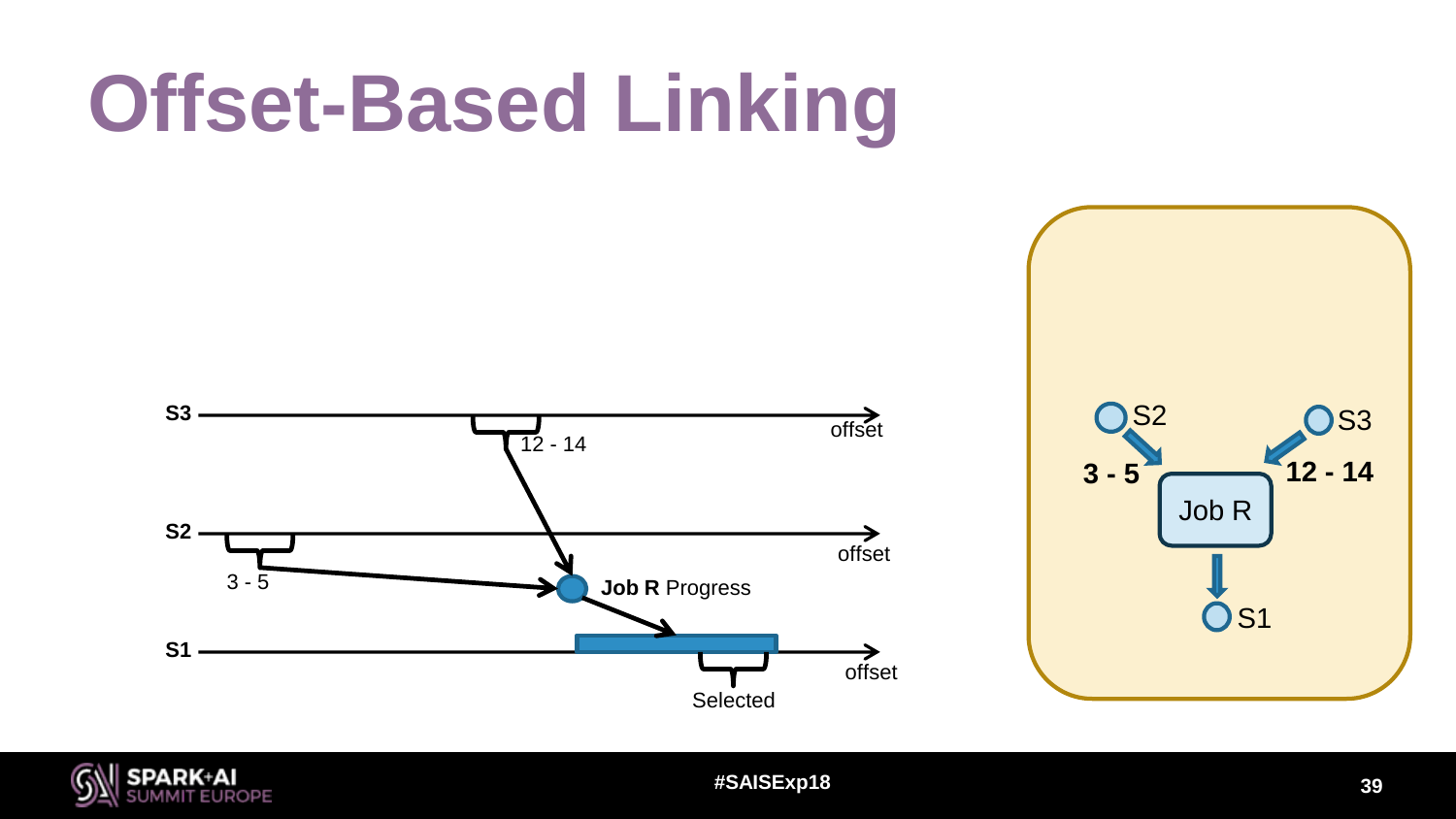



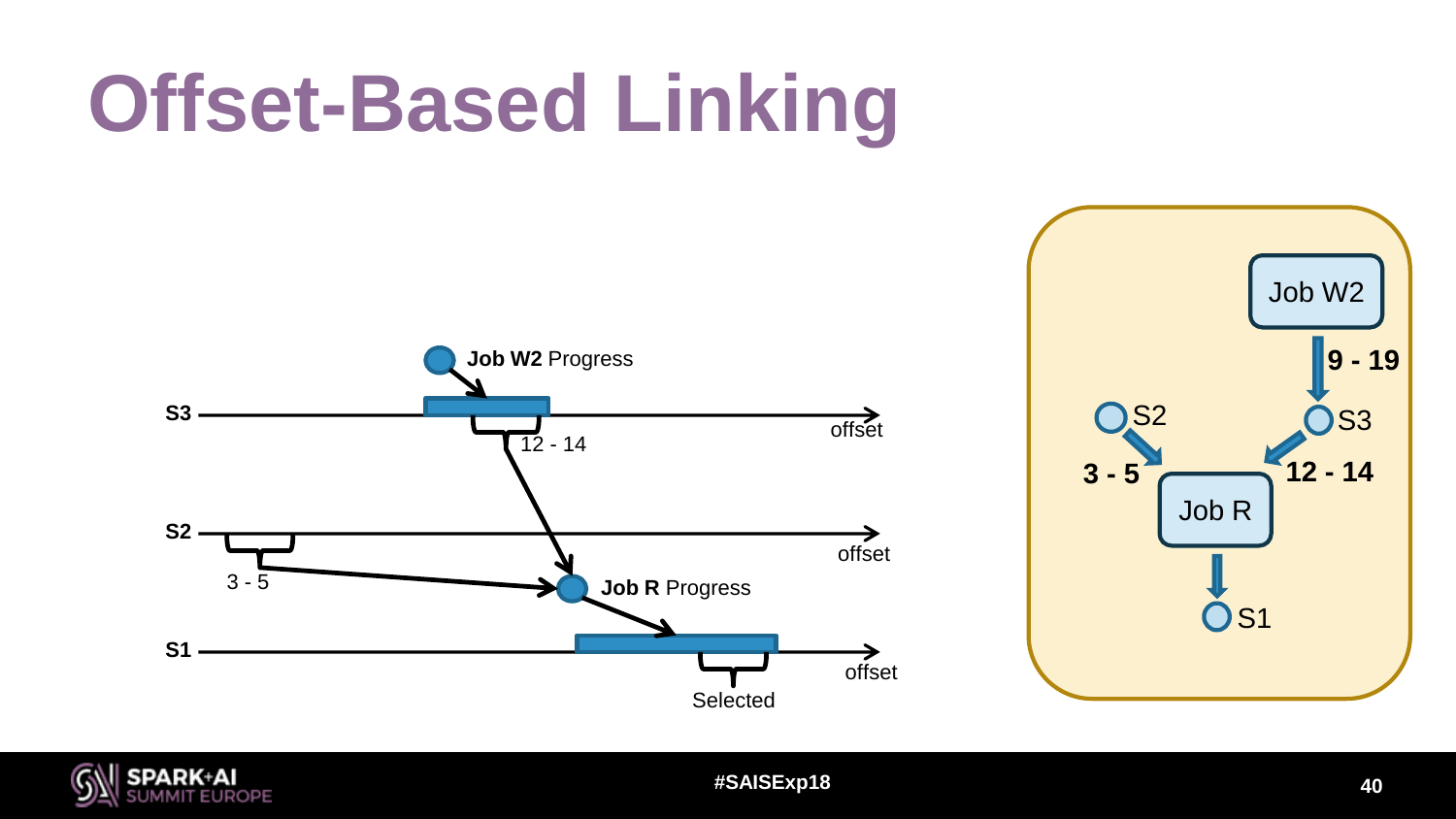



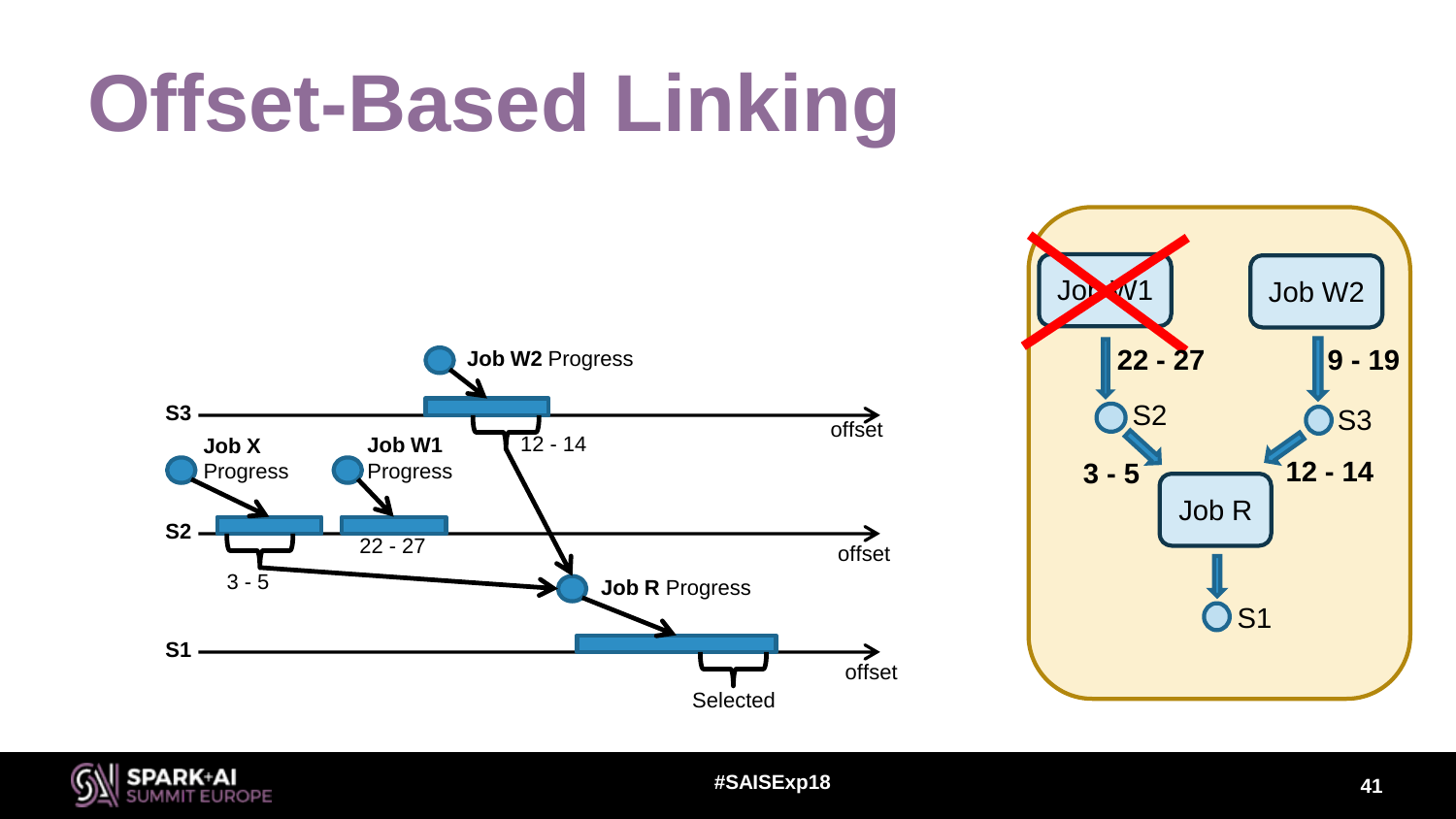- Jobs are linked when progress offsets overlap
- Offset timestamp doesn't matter





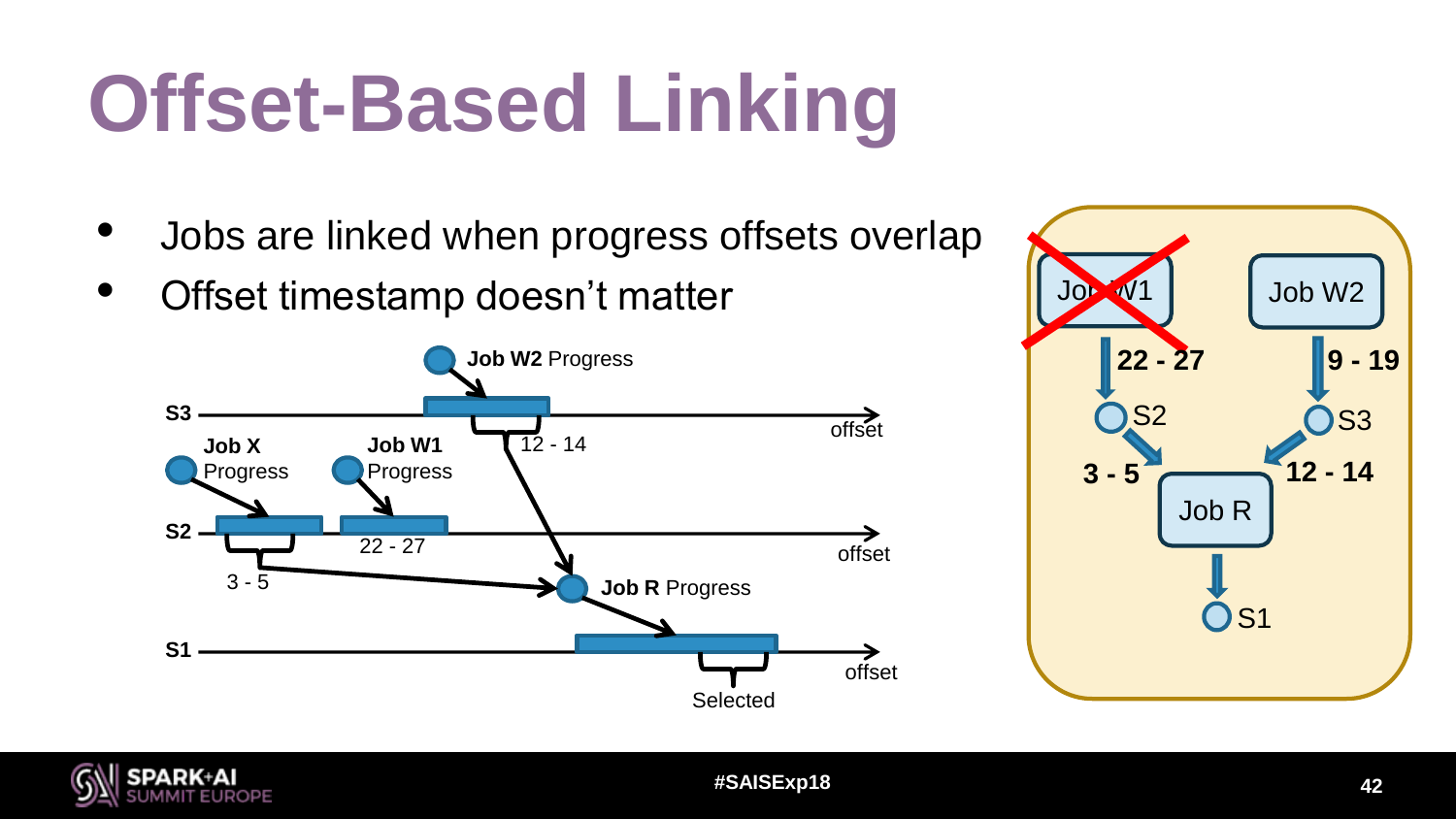# **Conclusion**

- Spline: data lineage tracking tool
- New support for Structured Streaming
- Demo POC: Interval View
- Proposed generalization: offset-based linking

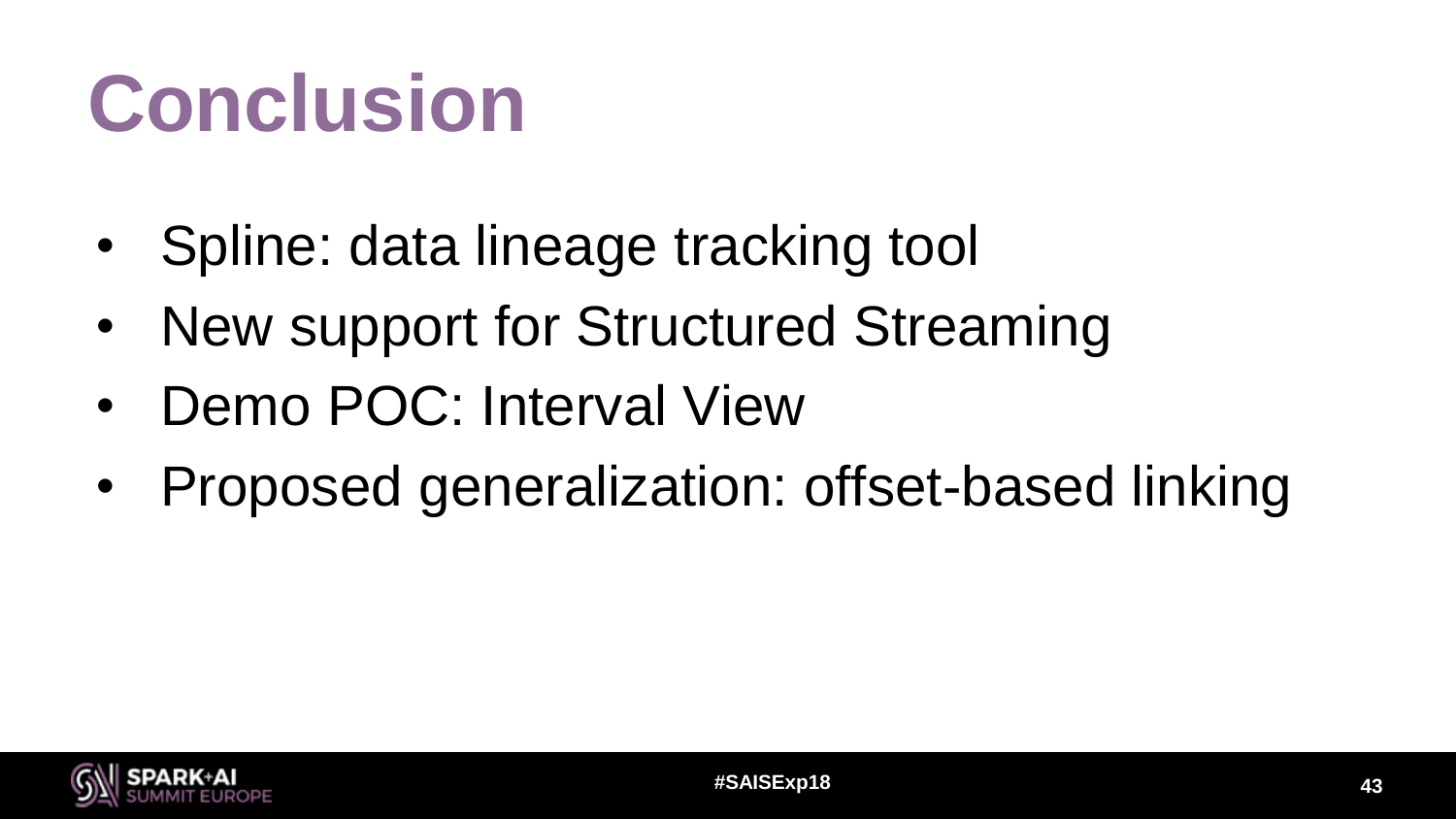# **Future Plans**

- Release Interval View in Spline
- After changes to Spark:
	- Offset based linking for micro-batch streaming
	- Continuous streaming support
- Support for dataset checkpoints